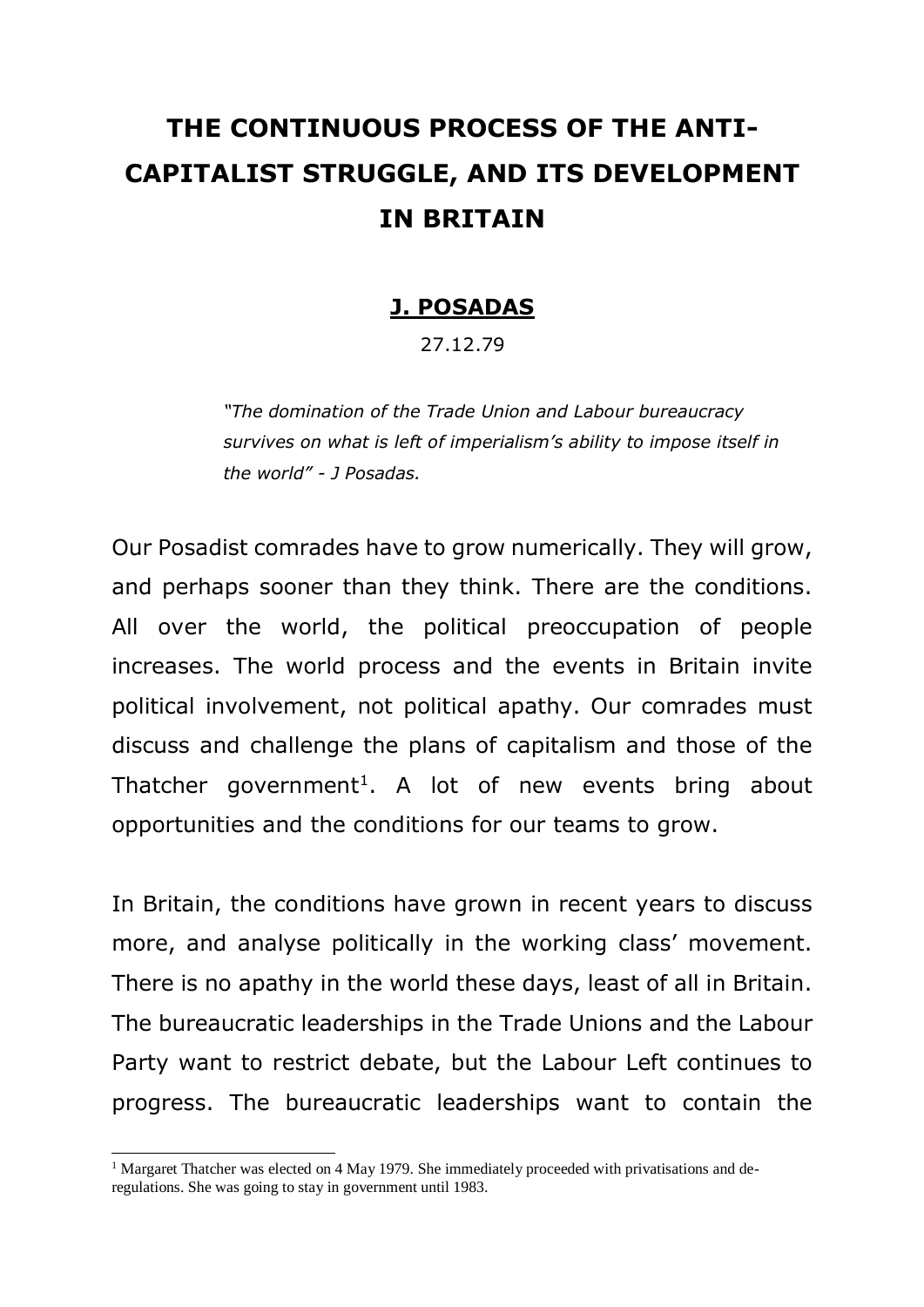struggle of the working class, but they fail. In the country at large, the masses have mobilised for years against war<sup>2</sup> and in defence of their rights. No-one can stop the masses opposing the capitalists and their wars.

The mobilisations against the atomic weapons $3$  are aspects of the anti-capitalist struggle. Those who participate in them are not just opposed to war. They reject the bosses, the capitalist system and Yankee imperialism. They are not yet sufficiently consistent and systematic, but this is their intention. Large layers of the progressive petit bourgeoisie attend the anti-war demonstrations because they lean to the left, towards the proletariat. In the anti-war mobilisations, the proletariat and the petit bourgeoisie draw closer together, around what amounts to a struggle against the capitalist system.

All the analyses we made over the years regarding this matter have proven their worth and validity. All the changes we observed in the political situation confirmed the correctness of the basic principles which we used to understand them. All these changes have amounted to class and revolutionary struggle.

#### **For imperialism, the coming war is its last throw of the dice:**

The resistance of the workers to unemployment is not separate

<sup>&</sup>lt;sup>2</sup> This may be a reference to the important Campaign for Nuclear Disarmament and anti-war movements in Britain.

<sup>&</sup>lt;sup>3</sup> In 1979, Nato voted to replace 108 Pershing 1a missiles stationed in West Germany, with longer-range Perhing 2s, and to deploy 464 such new missiles across Europe. This was implemented in 1983.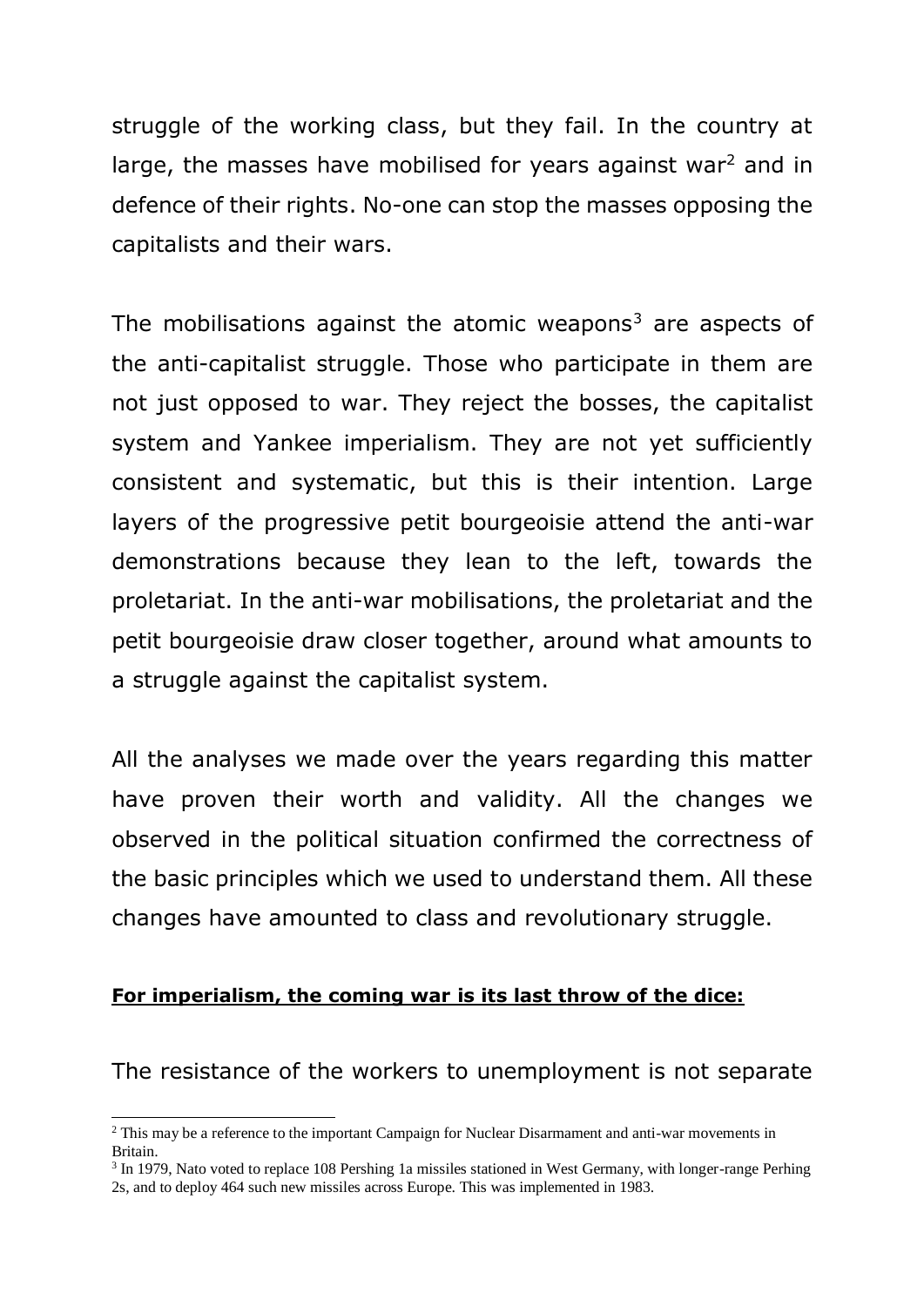from the growing resistance of the masses to the atomic weapon. There is a worldwide repudiation of imperialism and its war preparations. Between the different countries, the masses create a front of solidarity against imperialism and the atomic war which it prepares. The populations draw closer together. They make increasing links between themselves and the Workers States. An enormous process of discussions emanates from there. We say 'a process of discussions' because it is not happening all at once. Above the din of some debates, the confrontation between capitalism and the Workers States rumbles on. The countries of Africa, Asia, and Latin America side with the Workers States. The masses of the world draw strength and confidence from the existence of the Workers States.

There is an objective world alliance<sup>4</sup> between the Workers States and the masses of the world. The Non-Aligned countries  $5$  - who just held a Conference in the Workers State of Cuba – illustrate this point. In the run-up to that Conference, North American and British imperialism orchestrated a world campaign for the demonization of Cuba. When they failed to obtain a change of venue, and the Conference took place, they used the most insecure and conciliatory delegates (like Marshall Tito) to

 $\overline{a}$ 

<sup>4</sup> The word 'objective' in this context generally means 'de-facto' in J Posadas' works. Editorial.

<sup>5</sup> **The Non-Aligned Movement** was started in 1956 in Belgrade by Tito (Yugoslavia), Nehru (India), Sukarno (Indonesia), Nasser (Egypt) and Nkrumah (Ghana). In September 1979, the Non-Aligned held their 6<sup>th</sup> Conference in Havana (Cuba) to the great fury of US and British imperialism. To force a change of venue (before the Conference), Kissinger (USA) and the Thatcher government mounted a virulent campaign of vilification of Cuba. This partially intimidated the Yugoslav, Chinese, Somali and Egyptian delegations. The Conference took place in Cuba however. Fidel Castro made a powerful anti-imperialist speech. The conference ended up denouncing world imperialism and not the Workers States, marking a certain return to the 1970 Lusaka Conference where the big capitalist powers had been asked (to no avail) to remove their military bases from the Non-Aligned countries. Editorial, June 2017.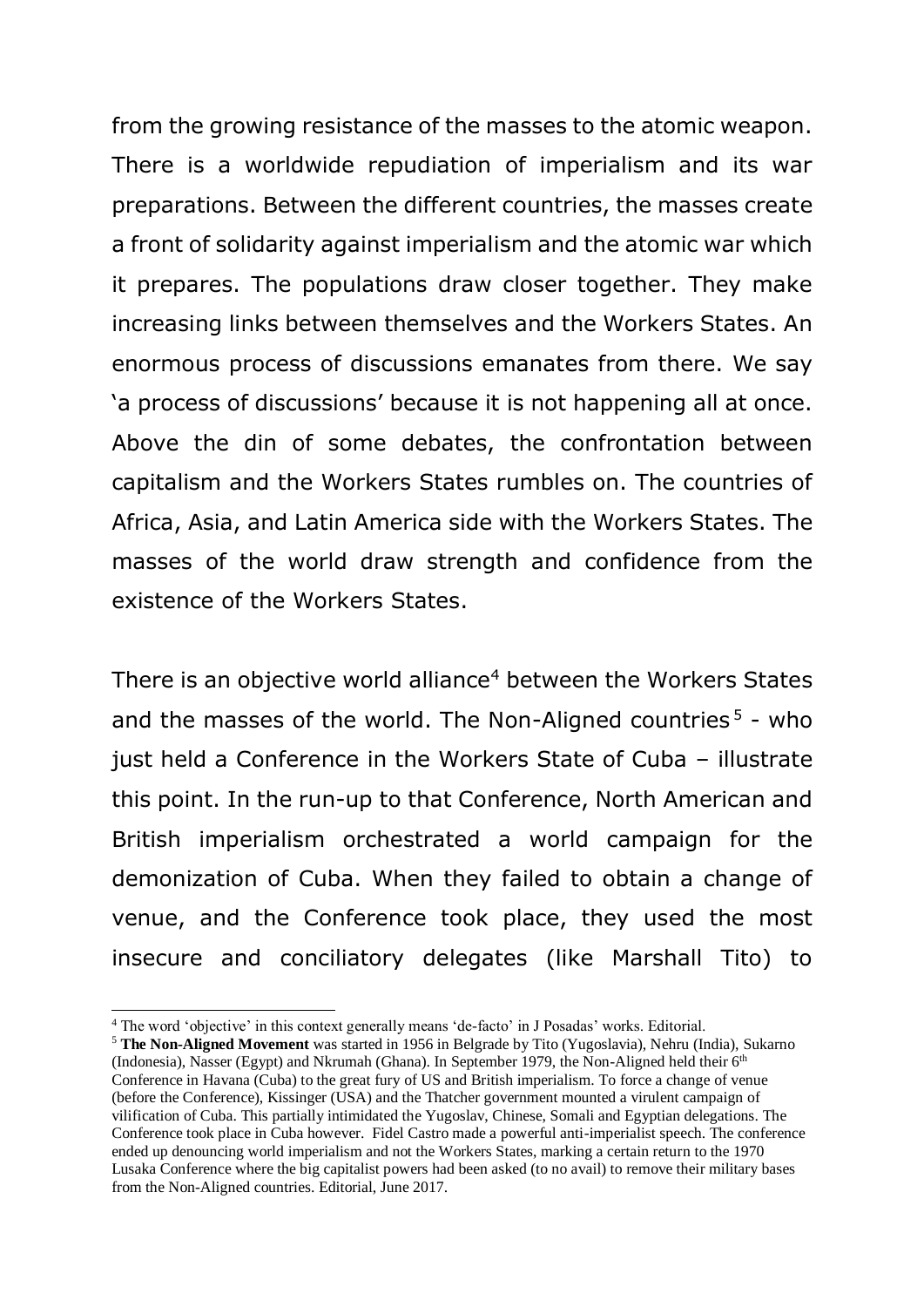intimidate the other delegations. This helped dilute the content of the final texts, but not in every way. The conference cheered the fighting speeches of Fidel Castro and it gave him a standing ovation.

# **The struggle against capitalism characterises our historic stage.**

There are plenty of half-hearted workers' leaders in the world, but they cannot alter the course of this process. We have made it our task<sup>6</sup> to identify the decisive world's events and intervene in them. One important way to do this has been through publications. Now we must publish more and find ways to develop. Our arguments are rational and they have a huge influence already. We need to bring them to the attention of the objective alliance of humanity. This alliance exists. The conditions are favourable for us to influence at that level. See how people struggle against war, against pollution, against the atomic weapon. They are revolted by the despotism and the arrogance of imperialism and the bourgeois class. This is a very dynamic process. See how entire populations break the shackles of extreme poverty, as in Nicaragua and El Salvador<sup>7</sup>. See how

 $\overline{a}$ 

<sup>6</sup> This refers to the Posadists. But it refers also to the revolutionary current that will eventually arise in the Labour Party and Trade Unions, as part of some new mass International of humanity. Editorial

<sup>7</sup> **Nicaragua Revolution**: 17 July 1979. It was led by the Sandinista Liberation Front, (FSLM). It brought down the dictatorship of Batista. It reduced illiteracy by 50% in 5 months and started elements of an Agrarian Reform. It ruled in alliance with other left parties and was supported by the USSR. In 1981, the counter-revolution supported by the United States - called 'the contras' - started a war to bring down the revolution. The elections of 1984 gave victory to the Sandinistas headed by Daniel Ortega, and the revolution continued. The Bush administration granted at least \$50 million to the Contras to fuel a civil war. The latter ended in 1989 with the *Tela Accord* that disarmed both sides. The Sandinistas lost the election of 1990, but Daniel Ortega returned to government in 2007. Editorial.

**El Salvador Revolution:** 15 October 1979: The Farabundo Marti de *Liberacion Nacional* (FMLN) won the fight against the right-wing military dictatorship of Ramos and others, supported by the United States under Carter and then under Reagan. The FMLN had previously merged with the Communist Party and 5 guerrilla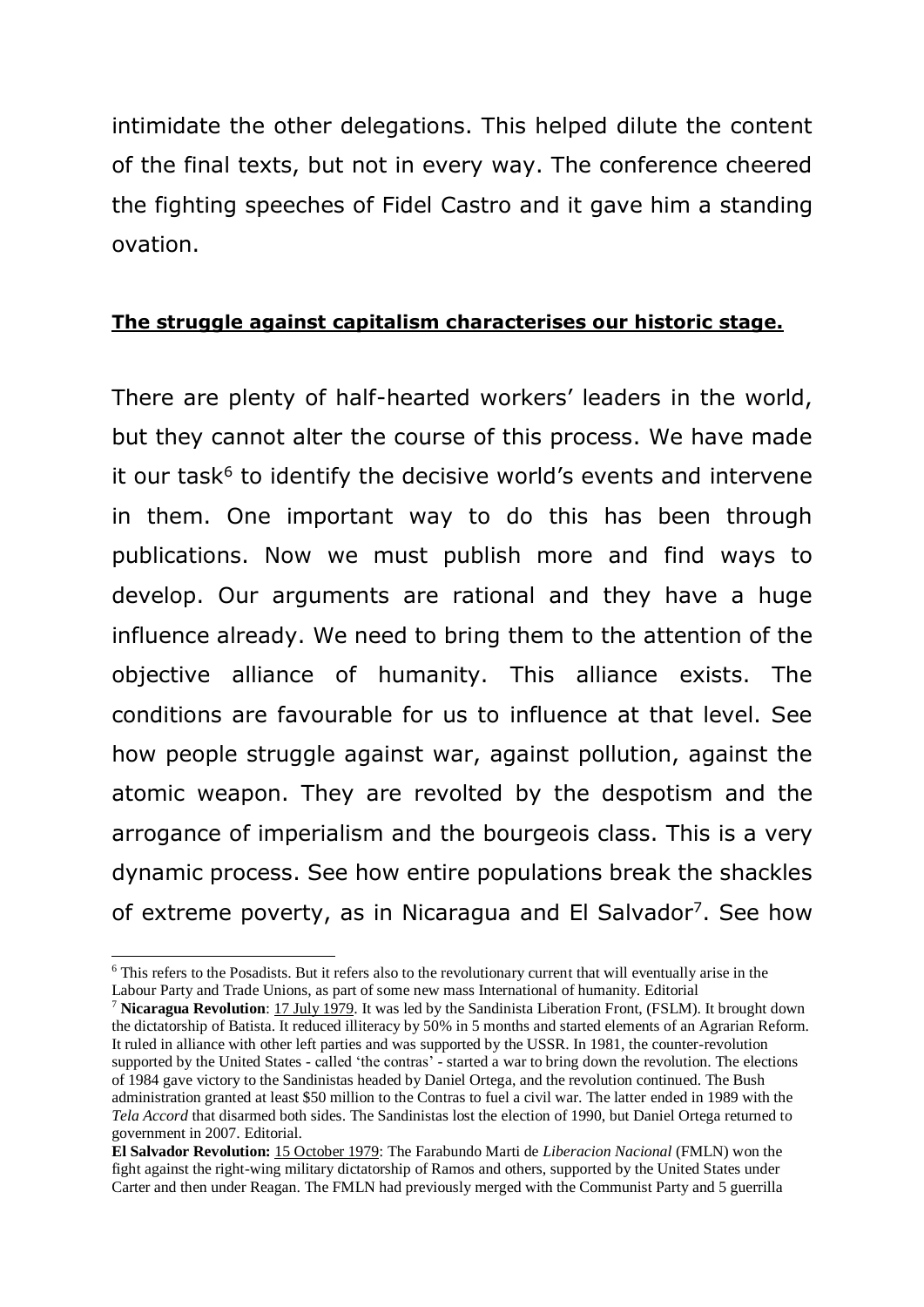they bring down military dictatorships by means of taking power!

Half of the Yankee budget is for war - not 10% as they say. The US have an immense military and economic power, but they do not have social capability. When small countries like Nicaragua and El Salvador succeed in throwing US imperialism out, it is because the world balance of forces impels countries in an anticapitalist direction. This impulsion from the world has come to impact every country is an increasingly regular, constant and dynamic way.

Many countries are making experiments in social change. We note that these are never fortuitous or incidental. On a world scale, they are all connected. They happen in particular countries, but their origins can be traced back to world combinations of social, economic, political and military factors. These factors influence each other across Africa, Asia and Latin America. This is all the more remarkable in Latin America when you consider the proximity of US imperialism. There was a time in that part of the world when the designation 'backyard' meant the same as 'US domination'. In the last few decades, the masses in many parts of the 'backyard' have managed to stand up, defeat and throw out US imperialism.

Now it is the turn of the masses of Nicaragua and El Salvador. They brought down the US-backed governments that held them

groups to defeat the imbecility, the despotism and the death squads of the military. Editorial.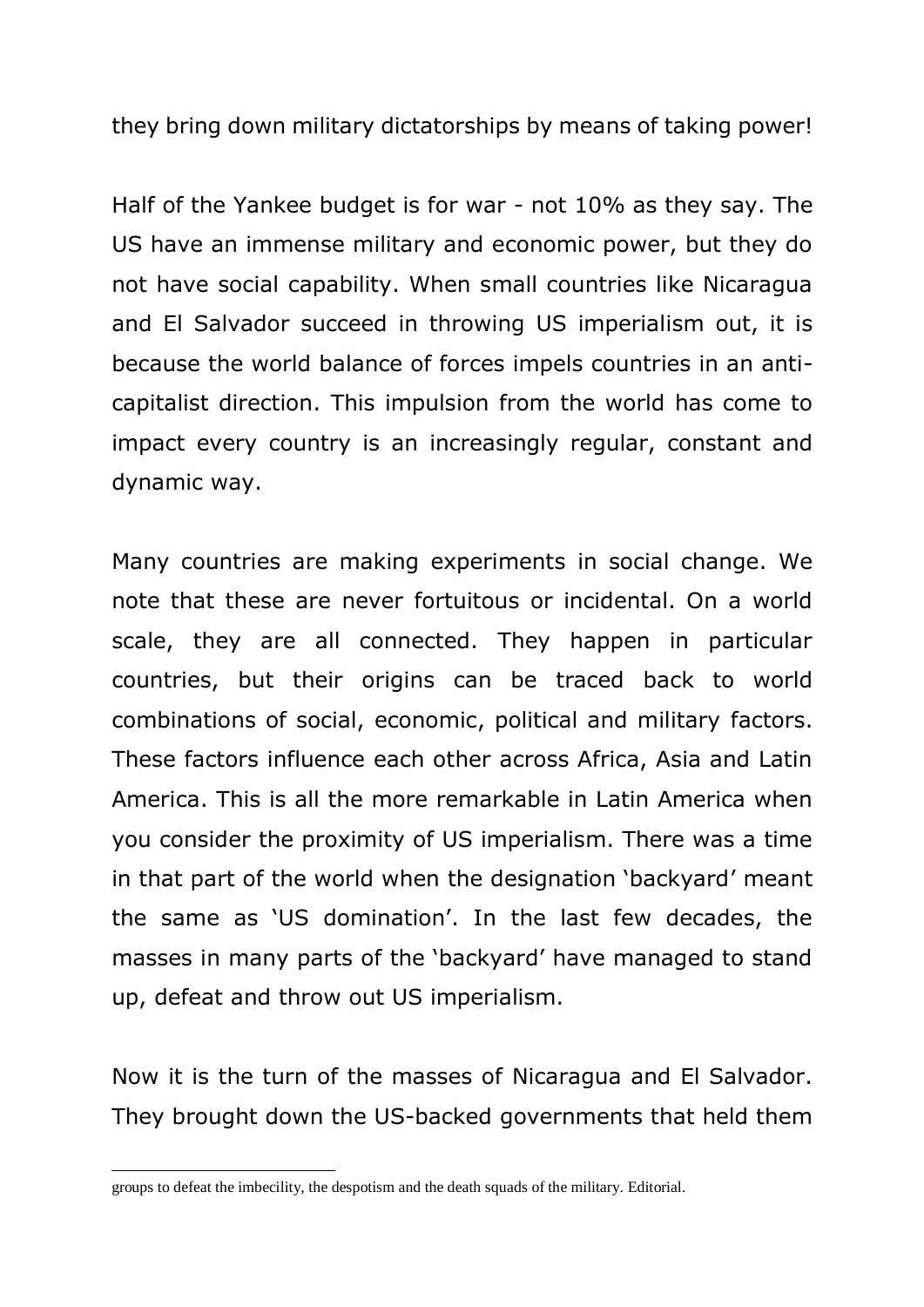down, and they started upon programmes of social transformation. Why didn't the US intervene to crush them? To this we answer that the US was stopped by the world balance of forces. By 'the world balance of forces', we mean the Soviet Union *and* the proven readiness of the Soviet Union to intervene in the world $8$ . We also mean the anti-imperialist grit of the world masses. And let us never forget the constant anti-imperialist disposition of the North American masses themselves.

US imperialism realises that the world escapes its control. To try and keep afloat, it has started the very dangerous enterprise – dangerous for itself – of taking position in the Gulf of Aden leading up to the Red Sea and Saudi Arabia, in easy reach of Iran and Africa. It behaves in similar ways in Latin America, allegedly to secure its air and sea routes. It pretends to be doing this for the good of the world, but who believes this? Everyone knows that US imperialism defends of its own interests; that is to say, the interests of capitalism and imperialism. This is why it goes about making alliances with the reactionaries of the world, the monarchies, the tyrannies, the dictatorships. It keeps despicable despots in power because it counts on them to quell rebellions and revolutions. Wherever a country turns towards the Workers States, wherever a revolution breaks out in the world,

 $\overline{a}$ 

<sup>8</sup> On the 25 December 1979 – 2 days before this document – the **Soviet troops entered Afghanistan**. In so doing, the Soviet Union proved to the world that it was not just a Workers State, but a Workers State prepared to confront world imperialism. Long before that, the USSR had been supporting the Afghan Land Reform. That Reform had been hated by the Afghan landowners. In support of these landowners, US imperialism created what J Posadas called '*the Hollywood Mujahidins'*. These were mercenaries recruited from the right wing in Afghanistan, in Pakistan and indeed from all over the world, to try and bring down the Soviet Union.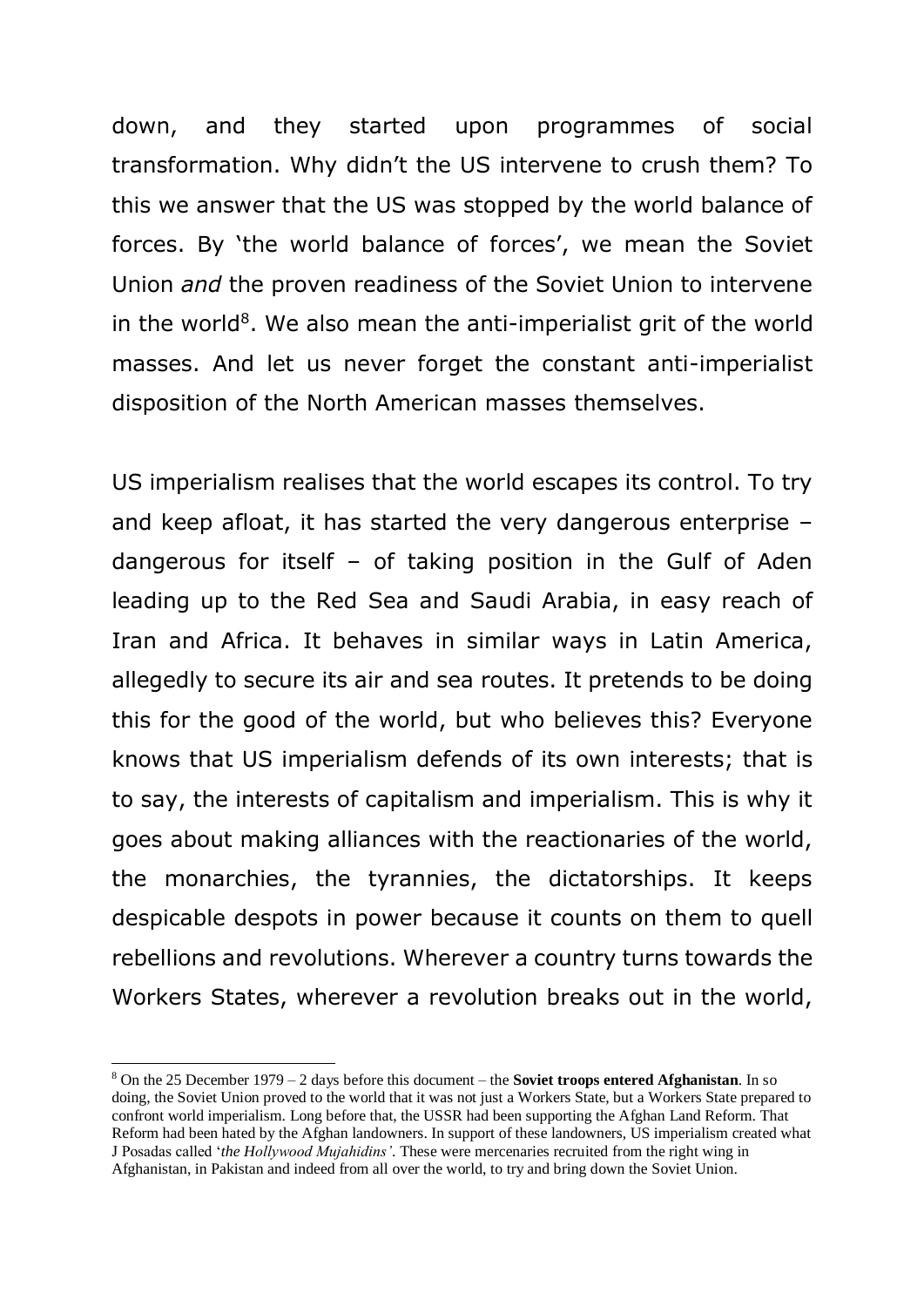you see new Yankee bases appearing.

#### **Overcome the imperialist role of the Labour Party:**

The Labour Party needs to discuss the reason why imperialism – and British imperialism therefore – depends so much on the counter-revolutionaries of the world. This is not yet discussed in the Labour Party, but we know that it will be.

To keep the British public closed in upon itself, the British press publishes a lot about Britain and little about the world. This ploy is deliberate on the part of the big bourgeoisie<sup>9</sup>. It helps keep the British masses in the dark about the revolutionary experiences of other countries. This is limited however, because people get to know in the end. Where imperialism succeeds better, is in increasing the distance between the influence of the Workers States on a one hand, and the Trade Union and the Labour base on the other. This too is limited because capitalism cannot shut out the news. It manipulates the news therefore, but it cannot stop reporting.

It would appear that the British Trade Unions do not keep a lot of links with the Workers States. Even if this is so, we find interesting that the British Trade Union leaders do not attack the

<sup>&</sup>lt;sup>9</sup> It is remarkable how little of this has changed. From the confirmation of Hugo Chavez in the government of Venezuela in 2002, **very little about Venezuela was reported in Britain.** See the film: *The Revolution will not be Televised*". The British media only started reporting on Venezuela in 2015 when it felt that the time had arrived to criticise the lack of "democratic rights" in the Venezuelan Revolution and to demand the liberation of jailed counter-revolutionaries. Editorial note, 16.6.2017.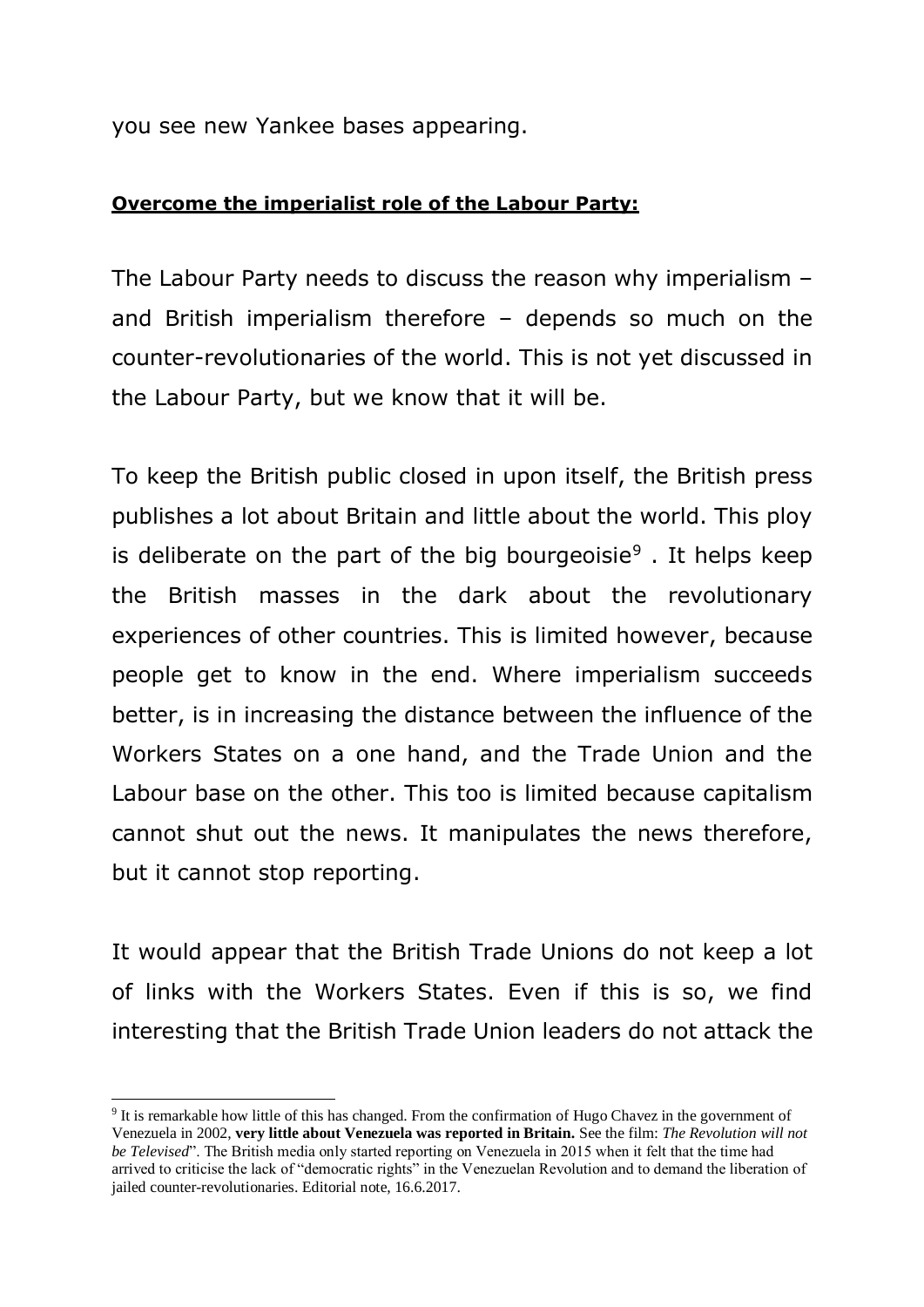Workers States. In view of the general anti-Workers States prejudice, this indicates a certain level of sympathy. This is different from the United States where the Trade Union leaders make a sport of attacking the Workers States. If the British Trade Union leaders behave as we say, it must be because acting otherwise would lose them support.

At the base of the Trade Unions, the working class and many middle ranking Trade Union officers support the Workers States. You find the lower rungs of the Trade Union structures in most anti-war demonstrations<sup>10</sup>. In Britain, the large anti-war mobilisations indict the weapons of British capitalism, not those of the Workers States. This indicates that the broad masses do not fear the Workers States. The Trade Union leaders are receptive to such things. They are also well placed to know that when capitalism makes wars, it is to get rid of surplus human labour.

# **No third road between capitalism and the Workers State:**

-

All these matters are rich ground for discussions and debates.

<sup>&</sup>lt;sup>10</sup> A very important **anti-war movement** always existed in Britain. The Campaign for Nuclear Disarmament (CND) was founded in 1957. In 1958, it supported a march to Aldermaston. On 12 December 1979, some 11 days before this text was elaborated, it denounced the intention of Nato to deploy more middle-range nuclear weapons in Western Europe and to modernise these. This was part of the "*the dual track*" strategy that Nato had announced in the Spring of 1979. One 'track' was to invite the USSR to disarm; the other 'track' was to upgrade the US missiles already in Europe. There were huge demonstrations in Germany, but also in France, Belgium, Britain and elsewhere, to demand – from Nato and from the US – the non-deployment of the new *Pershing 2* in Europe. The Pershing 2 were deployed in 1983 however; and in 2017, Eastern Europe is covered in US and Nato missile installations of atomic and first strike capability, overtly poised against Russia (and China). Editorial note. June 2017.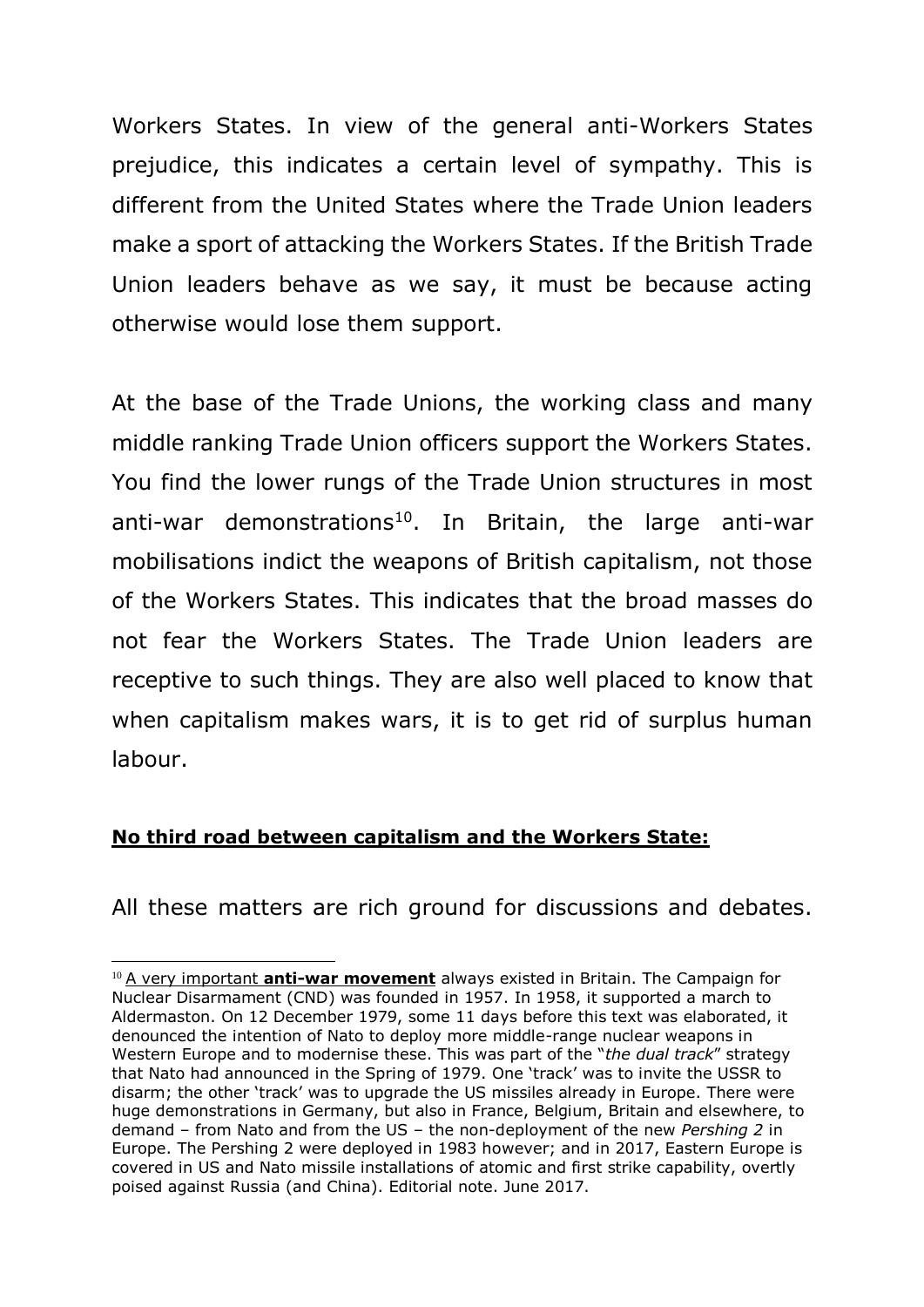They provide opportunities to speak, to make proposals, to give ideas. Our comrades must not wait until their programme is recognised and accepted. The conditions already exist to make progress before that.

The vanguard of the British working class is keenly interested in the social gains made in other countries. This applies to layers of middle ranking workers' leaders - and it applies also to the progressive petit bourgeoisie. The latter is an ally of the working class. All these sectors applaud the fall of the Shah<sup>11</sup>. They support the many solidarity committees that exist in Britain to defend the liberation movements against imperialism, like the Sandinistas in Nicaragua<sup>12</sup>. Although Nicaragua is a small country with no economic, technical, military or material means, it shook the world when it expelled US imperialism. When a small country manages to shake the world, it is because the world is ready to be shaken. This can only happen because the world masses support Nicaragua and oppose capitalism. An *objective alliance* already exists therefore, between them and the masses of Nicaragua. In any country, Britain included, those who are confronting capitalism find strength in this alliance. Sensing this force, they base their confidence on its existence to continue the struggle.

<sup>-</sup><sup>11</sup> The fall of the Shah was on 16 January 1979.

<sup>12</sup> In the UK, the **Nicaragua Solidarity Committee** was set up as early as 1978. It was part of a network of 2,500 world groups and 100,000 world supporters. In the Spring of 1979, military dictator Somoza had refused to call elections and was overthrown on 17 July 1979. The Frente Sandinista de Liberacion Nacional (FSLN) took power and expelled US imperialism from the country. The Solidarity Committee never stopped functioning in Britain. It also developed Trade Union links between Britain and Nicaragua.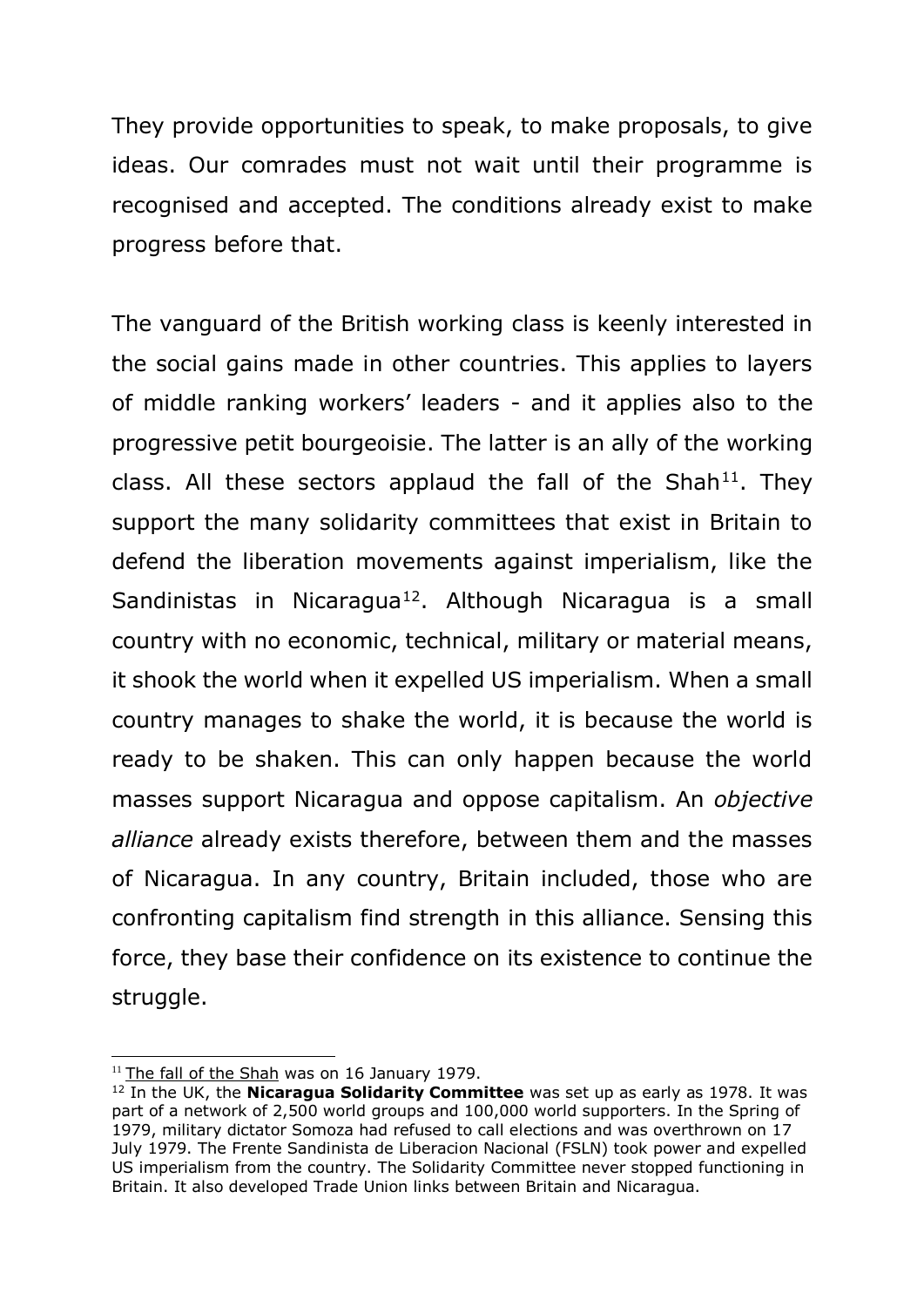The world masses live the reality of this situation. They know that Nicaragua was kept 'backward' by a right-wing military dictatorship. Of course, there were no political rights there, no Trade Unions, and not even the conditions to have Trade Unions. Now the world witnesses this small country overthrowing a USbacked dictatorship with a clear programme of social development. Where did this programme come from? From the Workers States! The Workers States weigh in the world through the authority of their social superiority. Their existence exerts its influence everywhere. Their influence was in Nicaragua well before that country decided to stand up. The Workers States lend to the peoples of the world the confidence, the programme and the knowledge that there is a solution to their problems.

The whole world discusses the fall of the Shah and the Revolution in Nicaragua. As a result, the leaders of the Communist and Socialist parties must discuss these things too. They never foresaw the possibility of such events, and they never had any wish to foresee them. Now that those events have taken place, they will only discuss them if obliged! But the ordinary workers and Party members are indignant at this. They force the debate on their leaders. They hail social progress wherever it happens. They want their Socialist and Communist parties to discuss social progress, and to organise for it in their own countries.

Even if only partially, the Communist, Socialist and Social-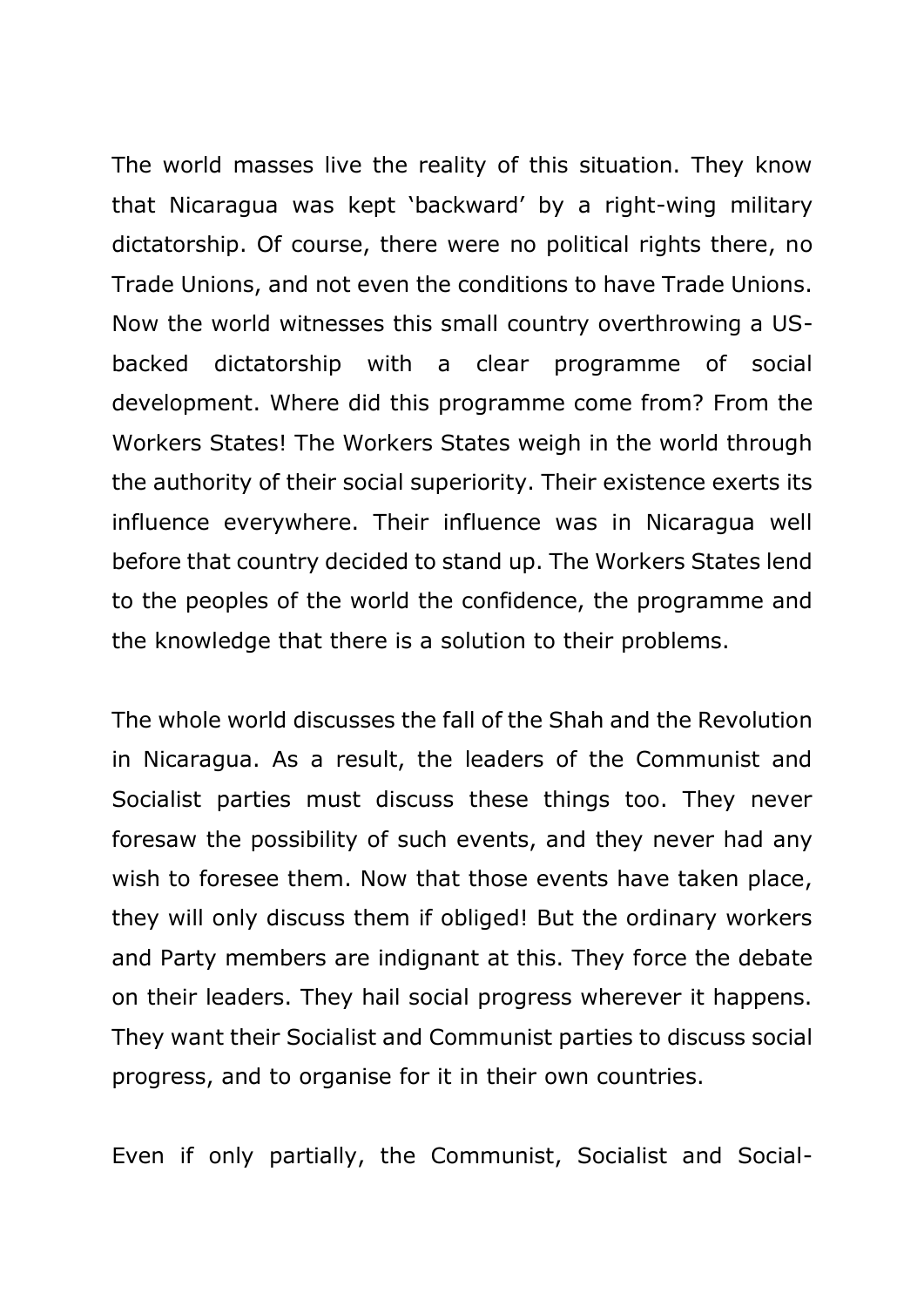Democratic leaders are forced to give way. In the capitalist countries, the result is a profound crisis in all the workers' parties. The same applies to the Labour Party in Britain. The working class and the workers' vanguard of Britain feel encouraged and stimulated by the revolutions in Iran and Nicaragua. They want their Trade Union and Party leaders to learn from the gains made by the peoples there. They want similar gains in Britain. It is not just the working class that insists on this. Swathes of intellectuals, academics, artists and political leaders say: If Nicaragua can progress towards Socialism, why can't we do the same here?

In *the fall of the Shah* and *the revolutionary process in Nicaragua*, the Socialist and Communist bureaucratic leaders see a threat to their policy of accommodation with capitalism. Not wishing to stop conciliating with capitalism, but not wanting to capitulate to it either, these leaders look high and low for a 'third road' to Socialism where no Workers State is needed. To this end, various Communist Parties invented notions like 'Eurocommunism' and 'pluralism'<sup>13</sup>. The Italian Communists admit openly that through Eurocommunism, they hope for more

<sup>&</sup>lt;sup>13</sup> **Eurocommunism**: theory developed in several Communist parties of Western Europe in the 1970's and 80's. It allowed for some criticisms of Stalin to be made, only to incriminate Leninism itself, and Lenin's dedication to the struggle for the Workers State. In this theory, elements of Western 'democracy' are preserved on the road considered to be leading to Socialism - a road alternative to that which leads to the Workers State. This is why it was sometimes referred to as 'the third road'.

In Britain, *The British Road to Socialism* amounts to this. In 1977, the *Sid French* tendency broke from the CPGB to form the *New Communist Party* (NCP). Its paper is *The New Worker*. It upholds that the only way to make Socialism is through *Soviets* and the *Dictatorship of the Proletariat*. The old CPGB underwent modifications and became the CPB of today, with connections with the *Morning Star.* Another branch of it, which continues under the name of CPGB, produces *The Weekly Worker* paper.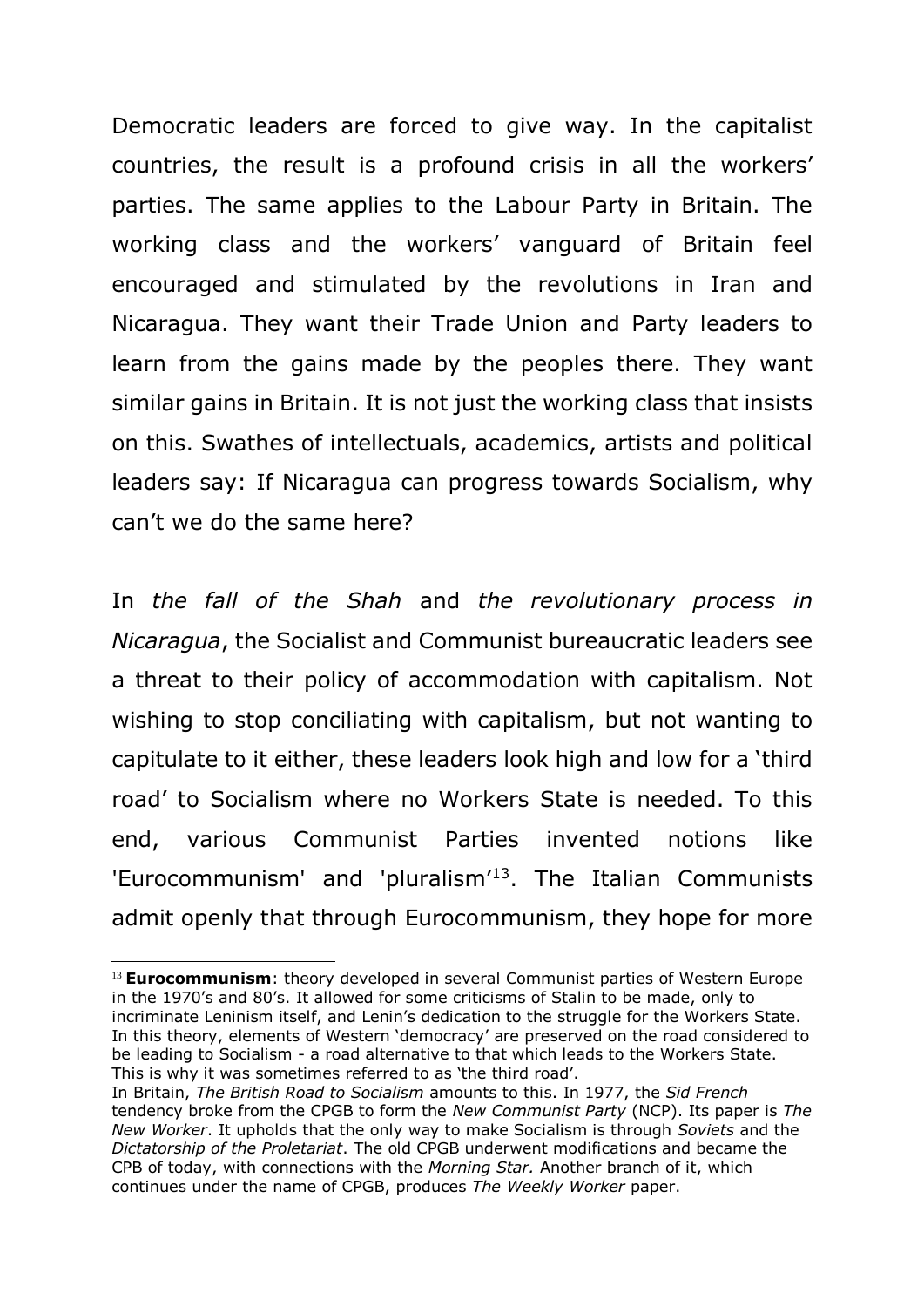distance with the Soviet Union. This is a false hope. The conditions do not exist for this. In a recent meeting between Workers States and world Communist parties, the following topics were discussed: 1) capitalism, 2) capitalism's atomic intentions and 3) capitalism's war preparations. Not a word about Eurocommunism.

We make it our task to have clarity on how Socialism gets built. Any theory must have a practical expression. The Communist Party of Italy is very keen on Eurocommunism, but when it deals with the problems of Italy, it offers neither a general programme nor a Eurocommunist one. Eurocommunism is the subject of many articles in intellectual reviews, but none of them ends with any programmatic proposal. Eurocommunism has no grip on ideas because it has no grip on logics. It is based on no historic experience, and it has no tradition to hand over to the future.

# **Bureaucracy feeds on what is left of imperialism:**

In Britain, the bureaucracy of the Trade Unions controls the agendas of what the workers discuss. The Trade Union bureaucracy circumscribes and hinders the debate, but it cannot control it all. The workers want to know; they want to discuss, and they do discuss. As we said elsewhere, the strength of the bourgeois and boss-like Labour and Trade Union bureaucracy is not due to any smartness on its part. It is not true that its ability to stay in control comes from Britain being special, or from the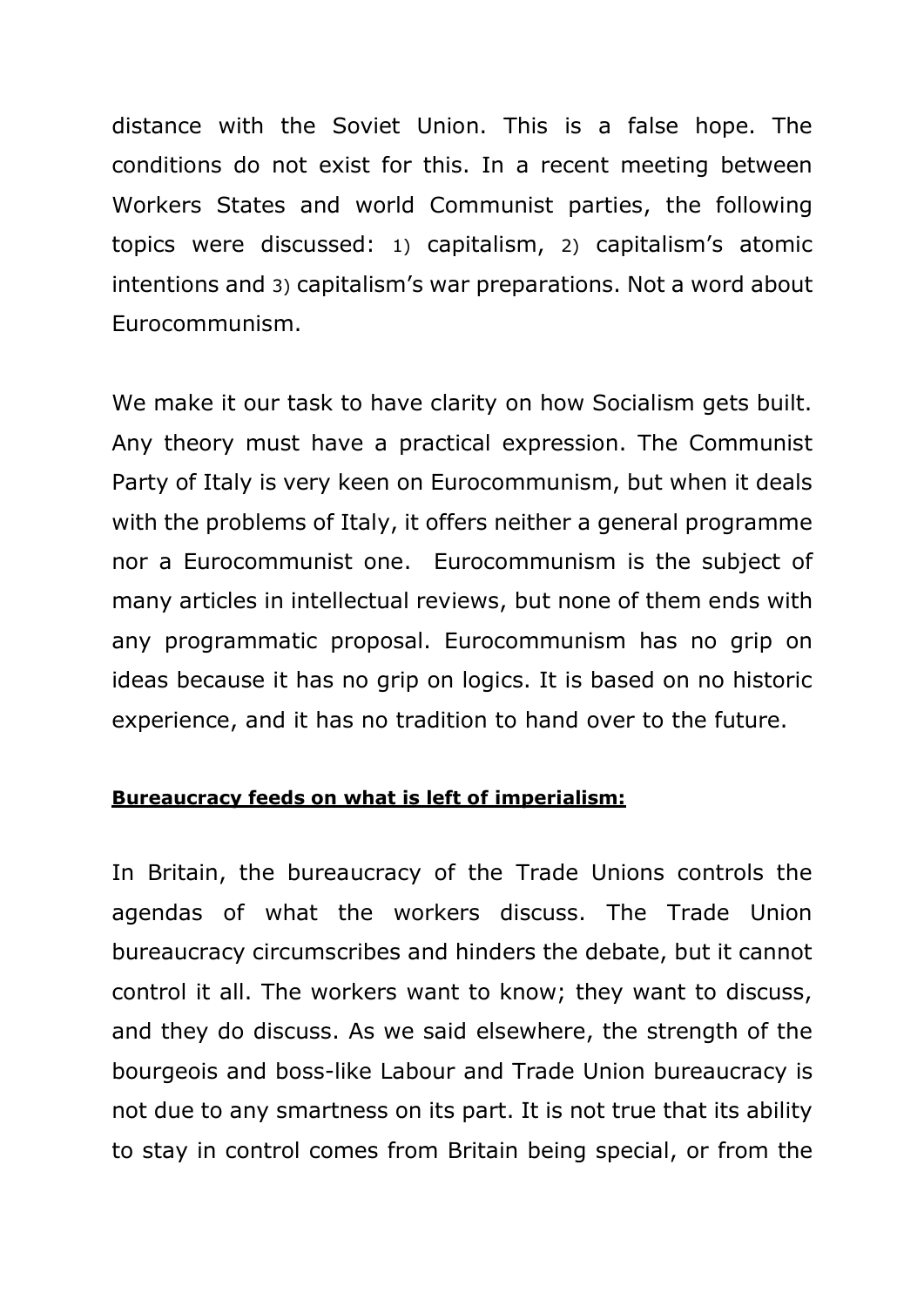British masses being singularly apathetic. No. The domination of the Trade Union and Labour bureaucracy survives on what is left of imperialism's ability to continue to impose itself in the world.

The workers' apparatus in Britain was unnecessarily reinforced by the rise of Stalinism. In 1926, the determined advance of the British proletariat towards power was thwarted by the policies of Stalin. Instead of being overcome, the Trade Union and Labour apparatus gained more control. The policies of Stalinism overall, and now the notions of *Euro-communism* and *pluralism*, form part of what gives strength of the Trade Union and Labour apparatus. The refusal of the world's Communists to fight for power created conditions, on a world scale, through which the worker's bureaucracies could keep protecting the internal structures that thwart working class intervention.

There is nothing so particular in Britain to make that country incapable of revolutionary transformation. There is no particular timidity or inability on the part of the British proletariat. In the working class' movement, the restrictions on debate are deeprooted, but the powers behind those restrictions are now in decline. It is true that the history of Britain is special in the way it favoured the development of a dogged Labour and Trade Union bureaucratic apparatus. This apparatus is still with us, and it is still strong enough to hinder the development of ideas. This is all true, but only partially, because the Labour structure cannot simply fall in line behind the bourgeois class and surrender to it.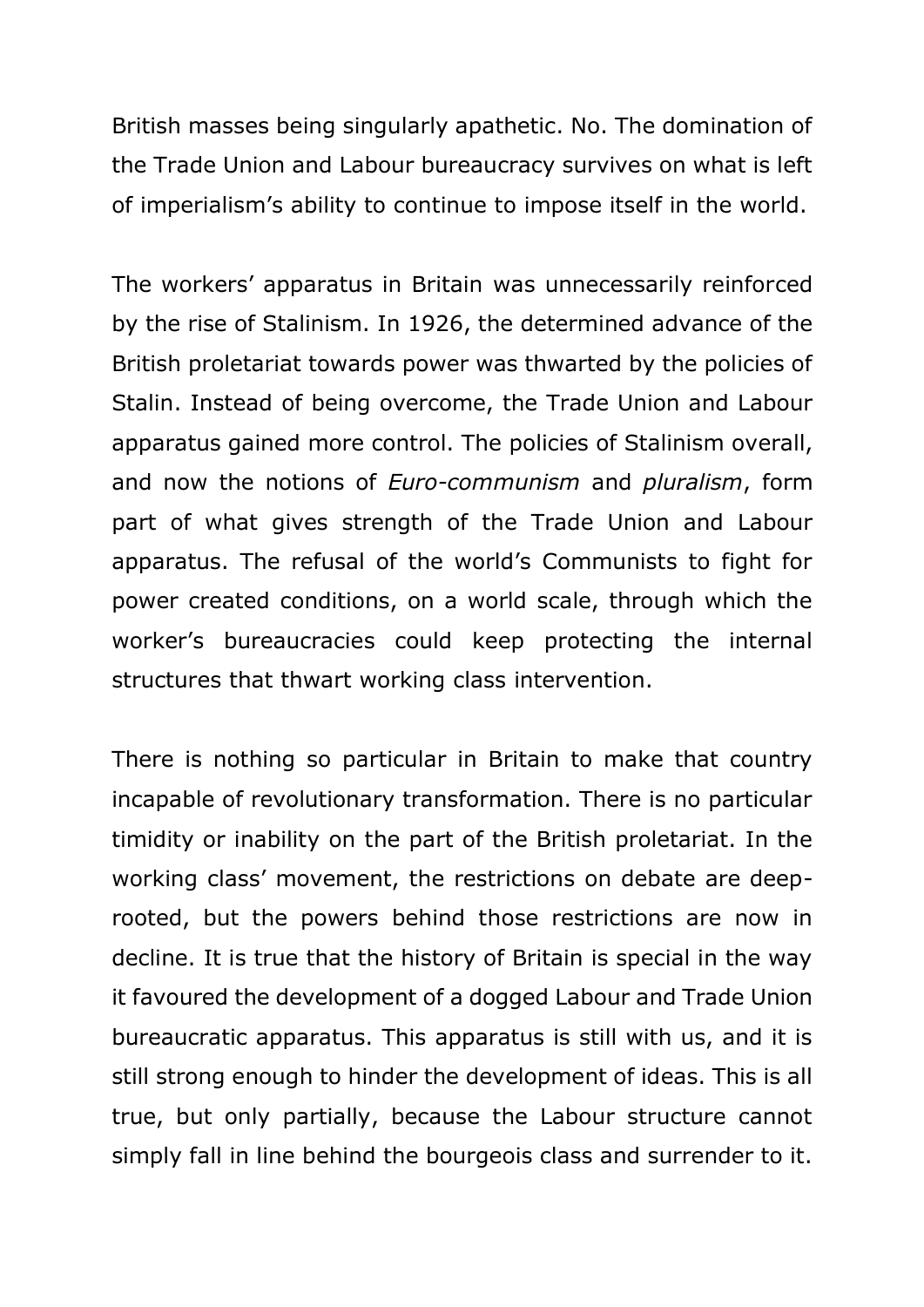Labour leaderships have done this, but the proletariat never did. The result is this situation where the apparatus cannot simply capitulate.

The British Isles are less physical islands of land-and-water than an area where the official political preoccupation is almost exclusively about Britain. The British papers concentrate mostly on Britain. This is more marked than elsewhere. It is more marked even than in the United States for instance, where the papers publish a lot about the world - if only because the US is the country with the most to do with the world.

#### **Organise a scientific Labour revolutionary current:**

There is not yet a revolutionary current in Britain. This has many economic and social causes. One of them is the enormous accumulation of wealth which British imperialism could once bring back from the world - Asia, Africa and Latin America. This wealth helped resolve many a crisis at home. Even after British imperialism was thrown out of most of its colonies, it retained a lot of that wealth. Time passing, its capacity to accumulate from the world declined. This caused it to lose social authority as well, and the result was an acceleration of its decline. Now Britain spends more in defending its imperialist role than it gains from it. British imperialism will never return to full expansion. It could never recoup the economic surplus required, if it tried.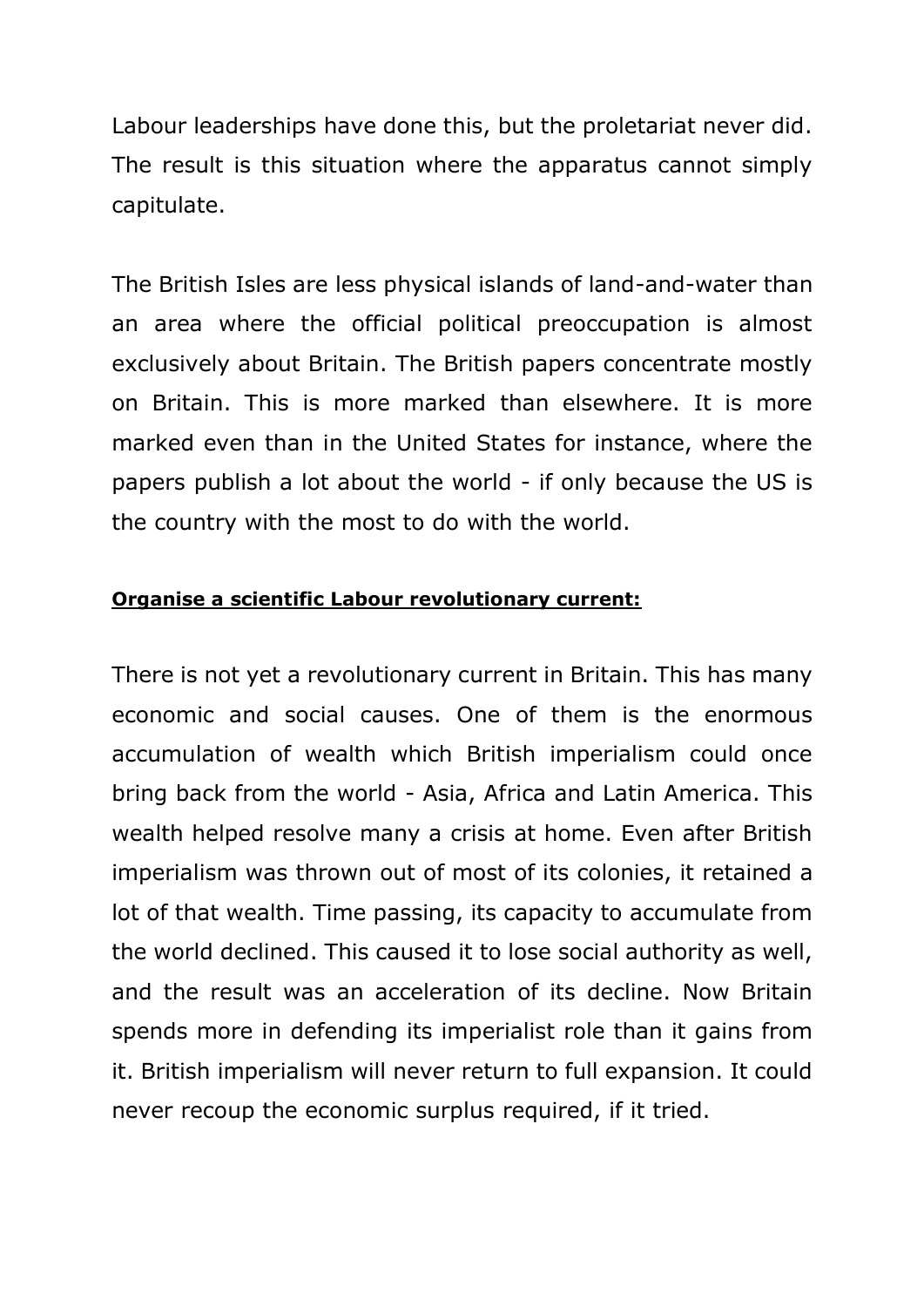It is with less and less means at its disposal that British imperialism is forced to defend its system. This is why it must attack its own masses now. It has no option but to reduce the living standards. Having become so much less able to compete with the rest of the world, it must automate production. Automation reduces the standard of living, and increased automation accelerates the decline in the standard of living. Feeling massively attacked, the workers and masses want to know what to do.

There is one positive aspect about technology entering the workplace. It lets more scientific and objective knowledge penetrate society. This is happening in all the capitalist countries. The elevation of scientific knowledge allows a greater penetration of the scientific influence of the Workers States. If you look at the increasing struggles in the capitalist countries, you find that most of them look for examples or inspiration in the Workers States. They analyse the experiences made in the Workers States, or in the construction of the Workers states.

In the capitalist world, the broad masses see all this. They also know from experience that none of the social gains and human rights they still retain were handed over to them by the capitalist class. None! The British petit bourgeoisie knows this too. It is educated. It knows what the Workers States are, and the role that they play. There are large layers of a progressive petit bourgeoisie in Britain. They are impressed by the measures of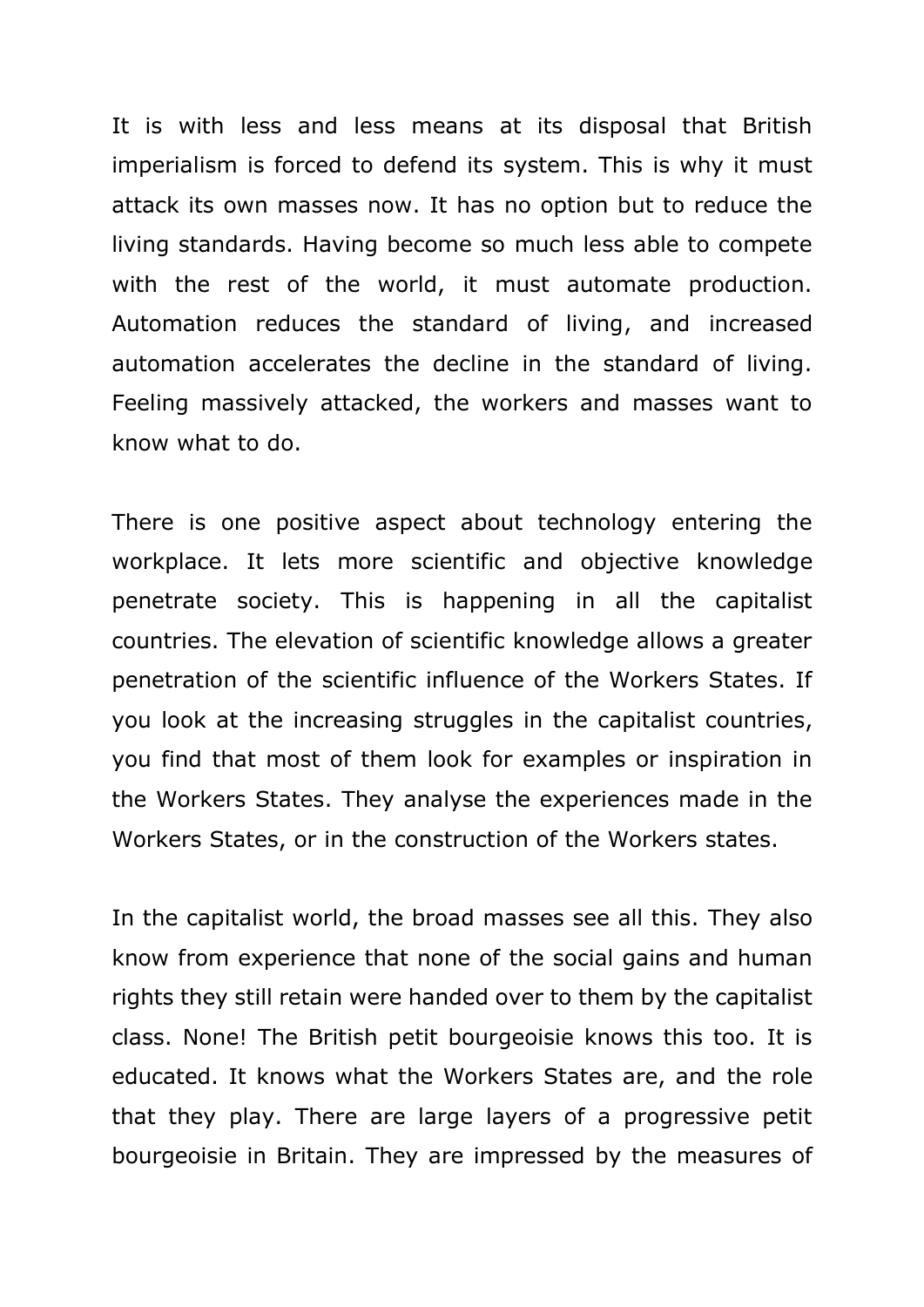social progress observable in the Workers States. They are moved by the centrality which the Workers states give to the human being. They appreciate the aspects of Workers State superiority around issues such as women's rights, abortion rights, childbirth, childcare and the like.

#### **Help liberate working class creativity in the Labour Party:**

On the topic of social evolution, capitalism as a system never contributed the least element of reasoning or of understanding. In this matter, it is the proletarian vanguard that has experience, dominion and knowledge. Capitalism never wanted such a knowledge, let alone allowing it to become generalised in society. In the capitalist world, social and human progress is stopped, stalled; the creative capacity of people is not allowed to raise the level of the human relations. The effect of this is paralysing. It paralyses creative capacity itself, and what is worse, it keeps the creative capacity of the working class in check even in the workers' parties - the Communist parties, the Socialist parties and the Social Democratic parties. It was the task of the Communist parties to show the better way. Instead of this, their erroneous policies contributed to the further detention of the creative capacity of the working class. This has not just been damaging, it has kept capitalism going!

The damage that this inflicted in Britain was compounded by the fact that there, a bureaucracy inimical to thought and reason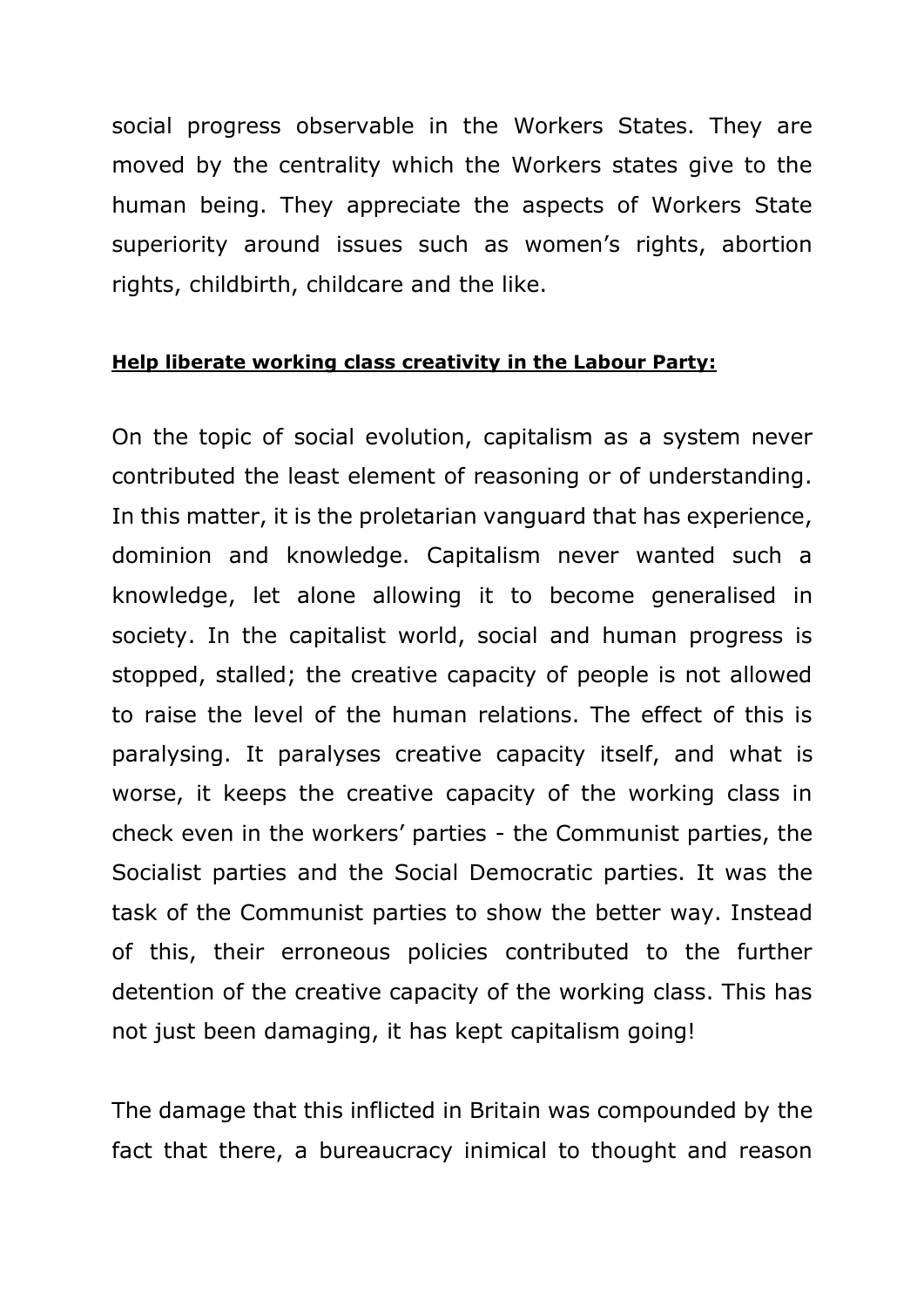always existed in the Trade Union and Labour apparatus. And in the Labour Party specifically, *the form* of this apparatus had always been bourgeois<sup>14</sup>. This continues today. You see it in the way the Labour MPs need not consult. They need not be mandated or report back on specific mandates. This leaves them 'free' to decide politically not only for themselves, but for the Party! If the Trade Unions and the Party members do not agree, let them lobby their MPs. The class conduct of the Labour Party, as a result, is determined by the parliamentarians and not by the Party's class base. All the apparatuses of the world act in this sort of way; but in this case, the fact that the world Communists do not show a better way lends an additional force to the *bourgeois form* of the Labour apparatus.

#### **The Labour left must propose a Republic:**

There is the beginning of a discussion on all the subjects that we have raised above. Although the debates in the Labour Party need deeper aims and a clearer programme, they are not superficial either. Not wishing to leave policy-making to top leaders and Labour MPs, the Labour Party members have recently proposed to have the Party's policy elaborated at Labour Conferences. Callaghan managed to postpone the vote on this matter for another year, but this is because the left is still insufficiently developed and clear. This makes it uncertain. One way to deal with this is to raise the need for a Republic. Without

<sup>-</sup><sup>14</sup> As opposed to the Communist parties, because these started on a revolutionary basis. Editorial.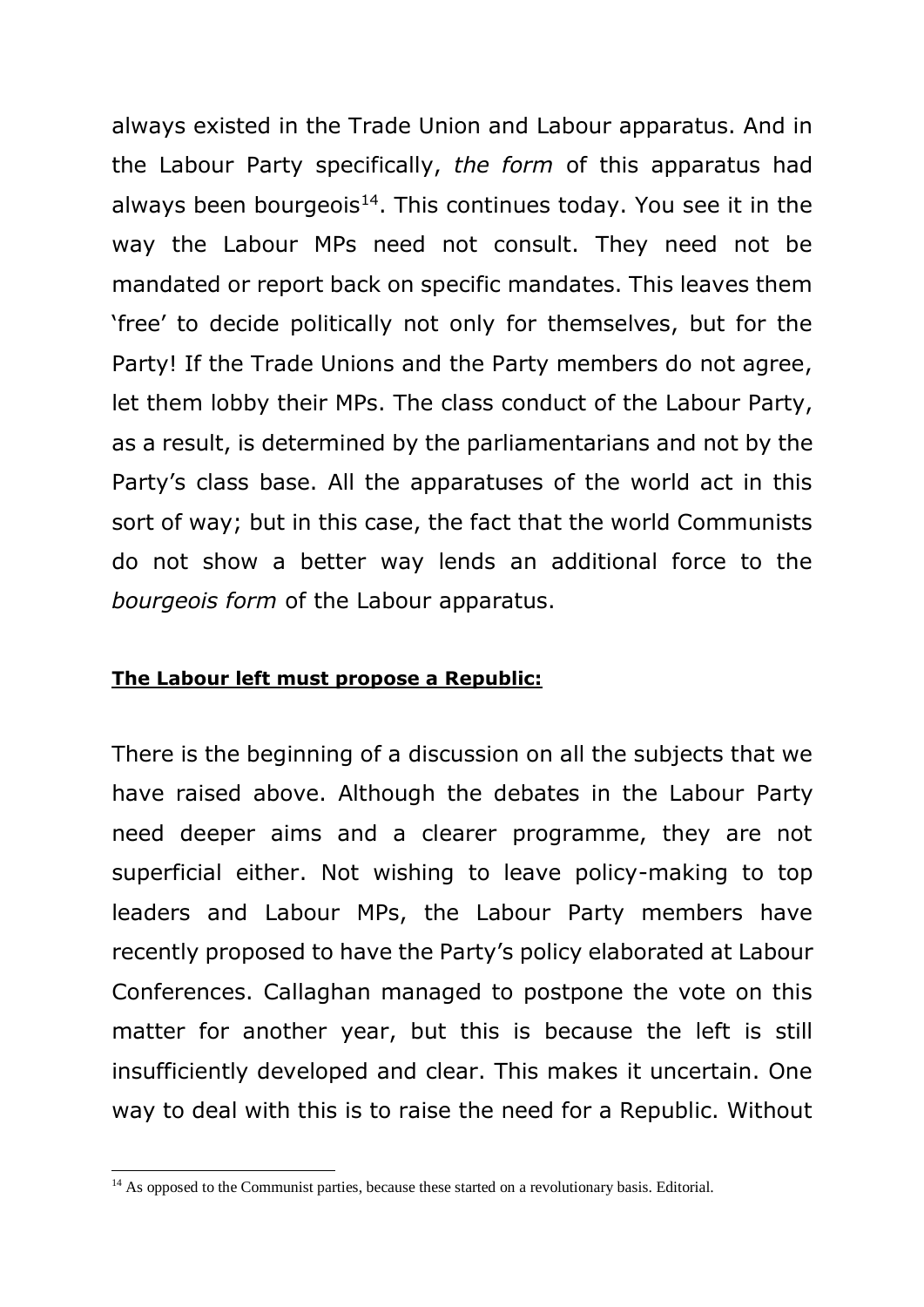this, all the good ideas remain partial, superficial and in tow of the monarchy.

In Britain, there are movements in support of a Republic. And there are Republicans in the Labour Party too<sup>15</sup>. The idea is around, and this is important. It is not decisive for the moment, but it lays the foundations for the deeper discussions and structural changes coming to the country - sooner than one thinks.

In Britain, it is possible that the monarchy will fall only with the fall of the capitalist system. It is possible that this process will not come in two stages, but in one.

# **Empiricism smothers objective thinking:**

-

There are few political, scientific and cultural debates in Britain. Those that exist are bourgeois. The capitalist class cannot produce any scientific history of social evolution. Only the workers' parties can do this. The British Communists as well many Union and Labour leaders did a lot to maintain workers' centres of scientific and cultural life<sup>16</sup>. Their contribution in this field has been important but it remained circumscribed by the

<sup>15</sup> **Labour for a Republic** is affiliated to the national Republic Campaign -visit: [www.labourforarepublic.org.uk.](http://www.labourforarepublic.org.uk/) For the national Republic Campaign, visit:

[www.republic.org.uk](http://www.republic.org.uk/) – The organisation was created in 1983. It estimates at 10 to 12 million the number of Republicans in Britain. It states its aim as follows: "To achieve the abolition of the British monarchy in favour of a Democratic Republic". Editorial note, June 2017.

<sup>&</sup>lt;sup>16</sup> Some examples could be the Working Men's Clubs, the Reading Societies, the House of Marx - and partially the TUC, amongst many other things. Editorial.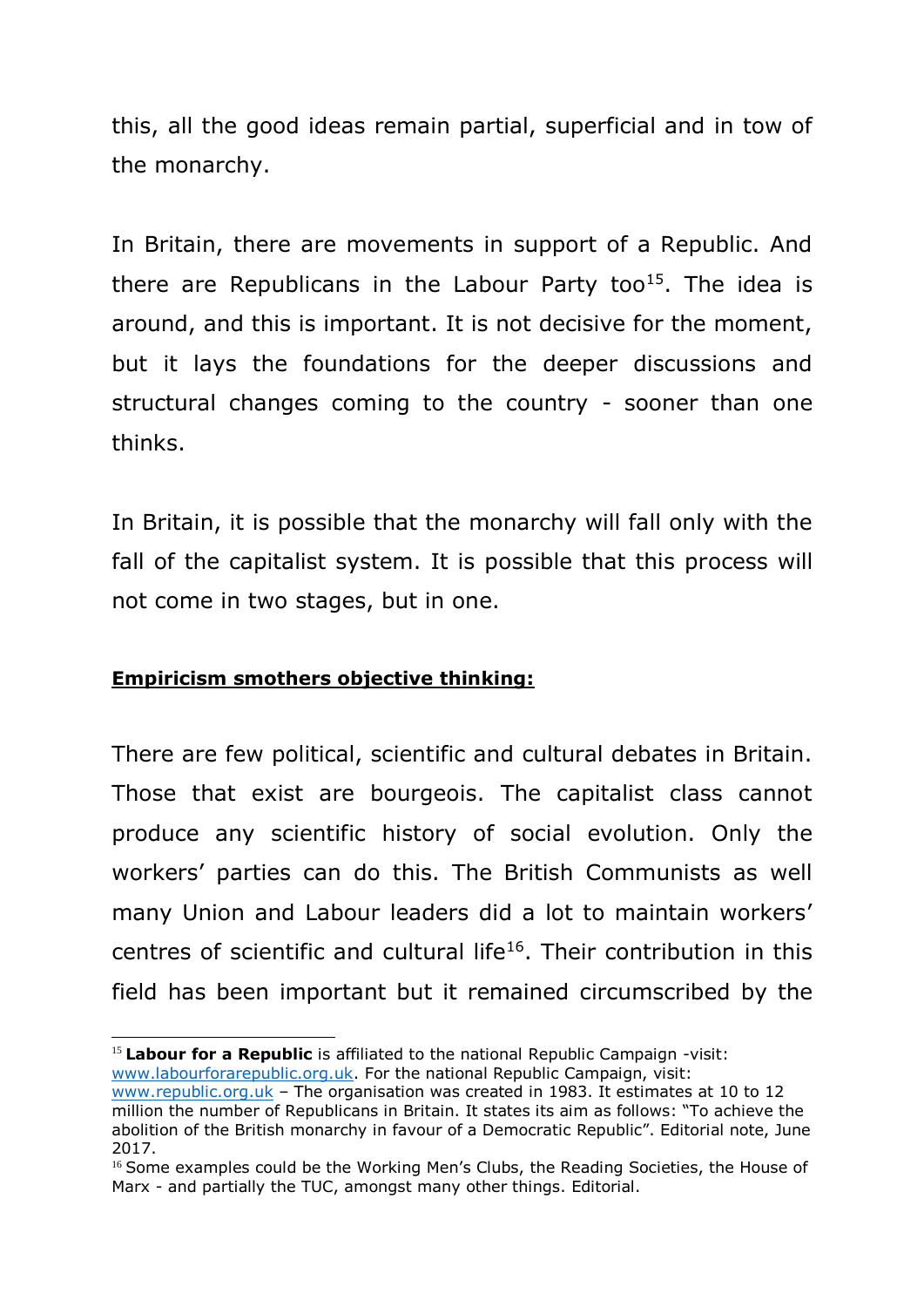Stalinism of the Trade Union and Labour apparatuses. Add to this the Stalinist policies<sup>17</sup> that emanated from the USSR after 1924 to spread throughout the world workers' movement.

The Stalinist policies that came out of the USSR reassured the apparatus of the Labour Party<sup>18</sup>. It shored it up and made it feel unchallenged. This went on for many years, until the 1950's and beyond, because Krustchev lasted until 1964<sup>19</sup>. The effects of that period are still with us today. On top of its bourgeois *form,* the Labour apparatus became even more markedly bureaucratic. This bureaucratic apparatus is similar to that in the Communist parties, only in bigger! So much so that within it, there is no room for any Marxist education; there is no room to discuss, debate or study scientifically the social history of human development. In such a structure, scientific discussion is eclipsed by empiricism. In the bureaucratic apparatus of the Labour Party, all ideas, actions and projects are empirical<sup>20</sup>.

# **The bureaucratic apparatus is murderous:**

Alfredo Reichlin is the Editor of UNITA $21$  and member of the

<sup>20</sup> In various documents, the author defines what is politically **empirical** as follows: jealous of its power, expedient, superficial, patronising, pliant with those in power, arrogant with workers, conservative, politically timid, answering to small cliques, black and white vision, impatience, individualism and hatred of change.

 $\overline{a}$ <sup>17</sup> In other documents, the author defines the **Stalinist policy** as follows: Coexistence with capitalism and conciliation with it - and all in the name of Socialism. Editorial. <sup>18</sup> The Labour Party was set up **in February 1900**.

<sup>19</sup> **Nikita Krustchev**, 1894-1971. He took over from Stalin in 1953.

<sup>21</sup> **Unita**, journal of the Italian Communist Party. Was started by Gramshi in 1924 in Milan. It was clandestine in 1927. **Reichlin**: 1925-2017. Died 21.3.2017 in Rome. Was a partisan during WW2. Senior Member of the Italian Communist Party.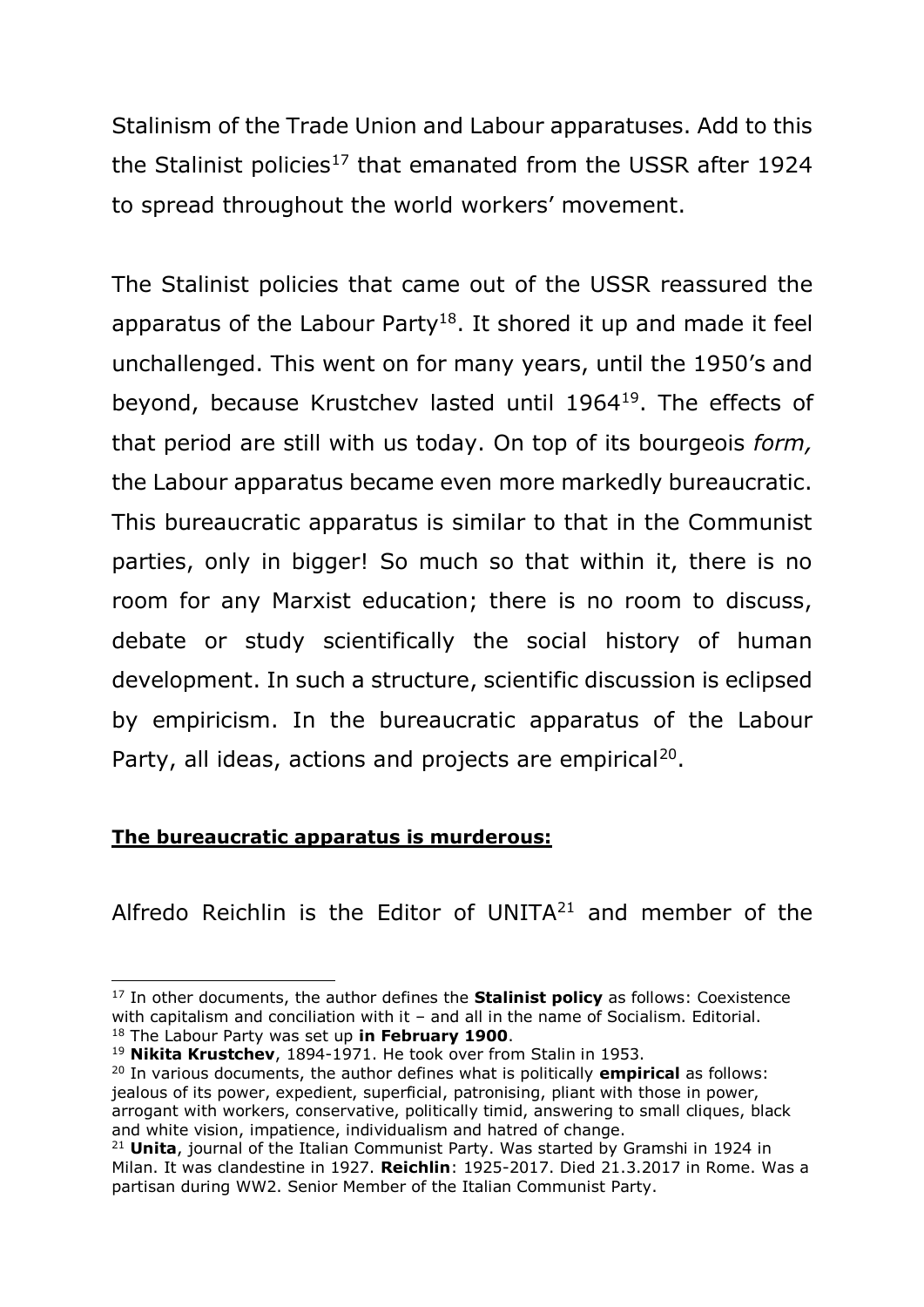Central Committee of the Italian Communist Party (1979). In November, he wrote an article in that paper on the occasion of the Centenary of Trotsky's birth<sup>22</sup>. This article is very good and sympathetic to Trotsky's life and work. One week later, the vicedirector of 'Rinascita'<sup>23</sup> answered what had been an exchange of letters critical of Stalin in that Review. According to the vicedirector, Stalin had often been wrong, but that had been the fault of Leninism. Stalin had not been a very bad guy. Yes, he had arranged for "all the top leaders of the Soviet Central Committee to be killed", but this had been due … "to Lenin's policy of alliance with the Peasants"<sup>24</sup>.

It is the first time (1979) that a leading cadre of the Italian Communist Party admits that Stalin had "all the top leaders" of the Soviet Central Committee killed; and that this had been wrong. See how this admission is made, just like that, in a secondary debate. A debate arising from some *Letters to the Editor*, and where a top Communist leader decides to be more critical of Lenin than of Stalin!

 $\overline{a}$ <sup>22</sup> Unita 3 November 1979.

<sup>23</sup> **Renascita**: Theoretical Review of the Italian Communist Party. In June 1979, there were legislative elections in Italy. Christian Democrats (CD): 262 MPs, Communist Party: 201, Socialist Party: 62. Hence the CD could not govern without the Communists. In 1977-78, an important CD leader, Aldo Moro, proposed an alliance with the Communists. This was 'The Historic Compromise' to which the Italian Communist Party responded with their new notion of *Eurocommunism*. In 1978, Moro was kidnapped and killed mysteriously; in March 1979, the investigative journalist Carmine Pecorelli was assassinated. Editorial.

<sup>&</sup>lt;sup>24</sup> At the 14<sup>th</sup> Congress of the Central Committee of the Bolshevik Party in 1926, dozens of Bolsheviks were elected to lead in the various parts of the Soviet Union: Trade Unions, Countryside, Soviets, Central Councils, the working class (Metal-workers for instance), Armed Forces, the Communist Party, etc. **In 1934, the Central Committee had 139 members**. 93 of these (and the most important in the taking of power in 1917) were put to death; whilst others, like Trotsky, were hounded out, and/or killed later.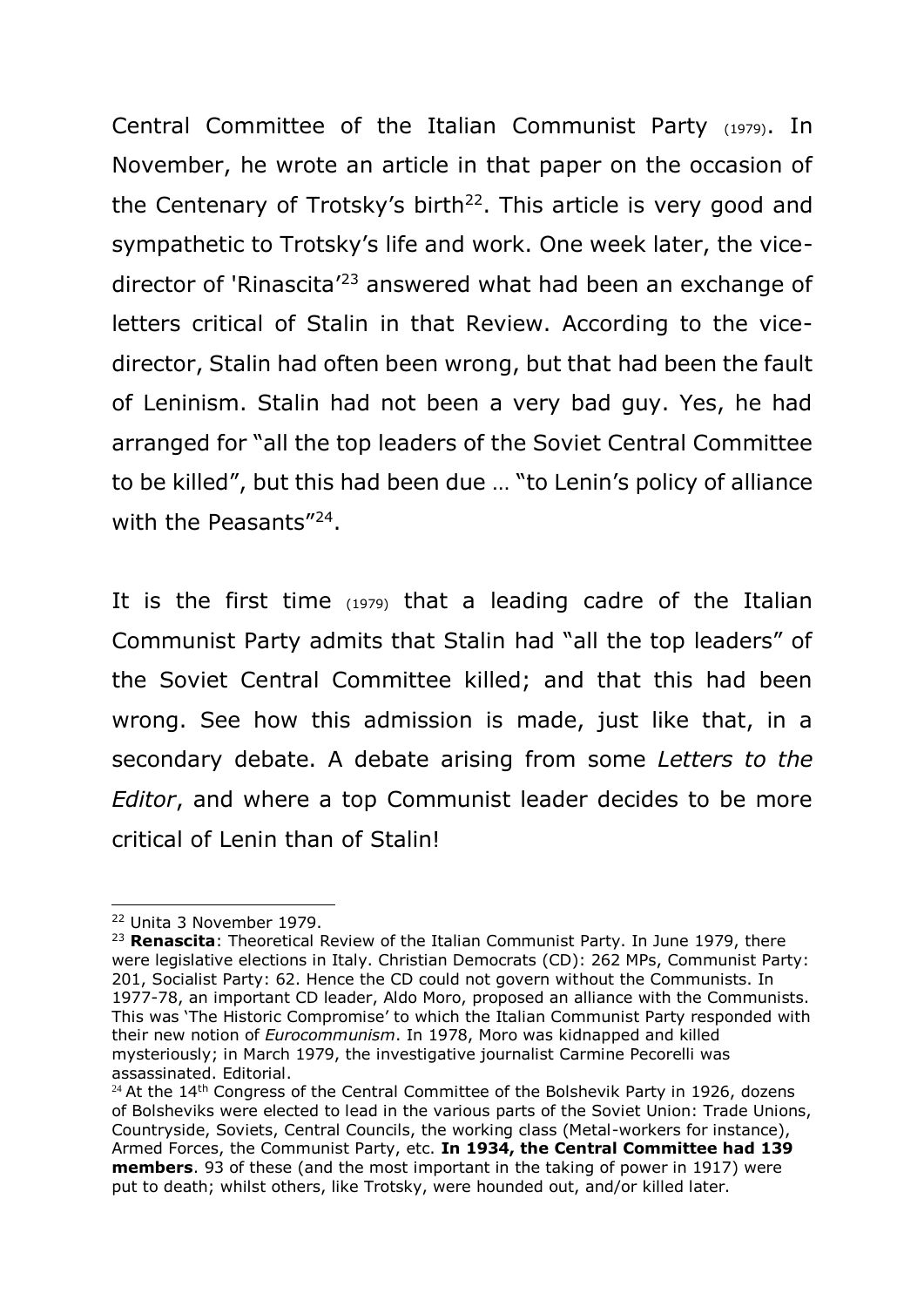The vice-director of Rinascita blamed Stalin for wrong doing, but he did not say that Stalin should also be blamed for *his policies*. He does not say that Stalin's policies led to the formation of a bureaucratic apparatus, and that this apparatus gave to Stalin the authority to kill "all the top leaders" of the Central Committee. In short, Stalin had taken the lead in the creation of a bureaucratic apparatus that gave him the power to murder. All this needs saying.

See how the Italian Communist Party has come to be dealing with these questions! We raise this example to illustrate the harm done by what we call *empiricism* in the manner of thinking and debating. We call empiricism and we indict it as a thoughtmethod. We denounce it! In the above example, the Italian Communist Party demonstrates clearly how empiricism, as a thought-method, trashes a workers' Party and destroys its scientific capacity to reason.

This failing is far from being special to the Italian Communist Party. The above example illustrates the point, but you find the same failing in all the mass working class parties of the world.

The Italian Communist Party uses the empirical thought-method every day. This is how its leaders to continue to ignore the conditions that led to the formation of a bureaucratic apparatus at the heart of the Russian Revolution. The same empiricism makes these same leaders blind to the existence and functioning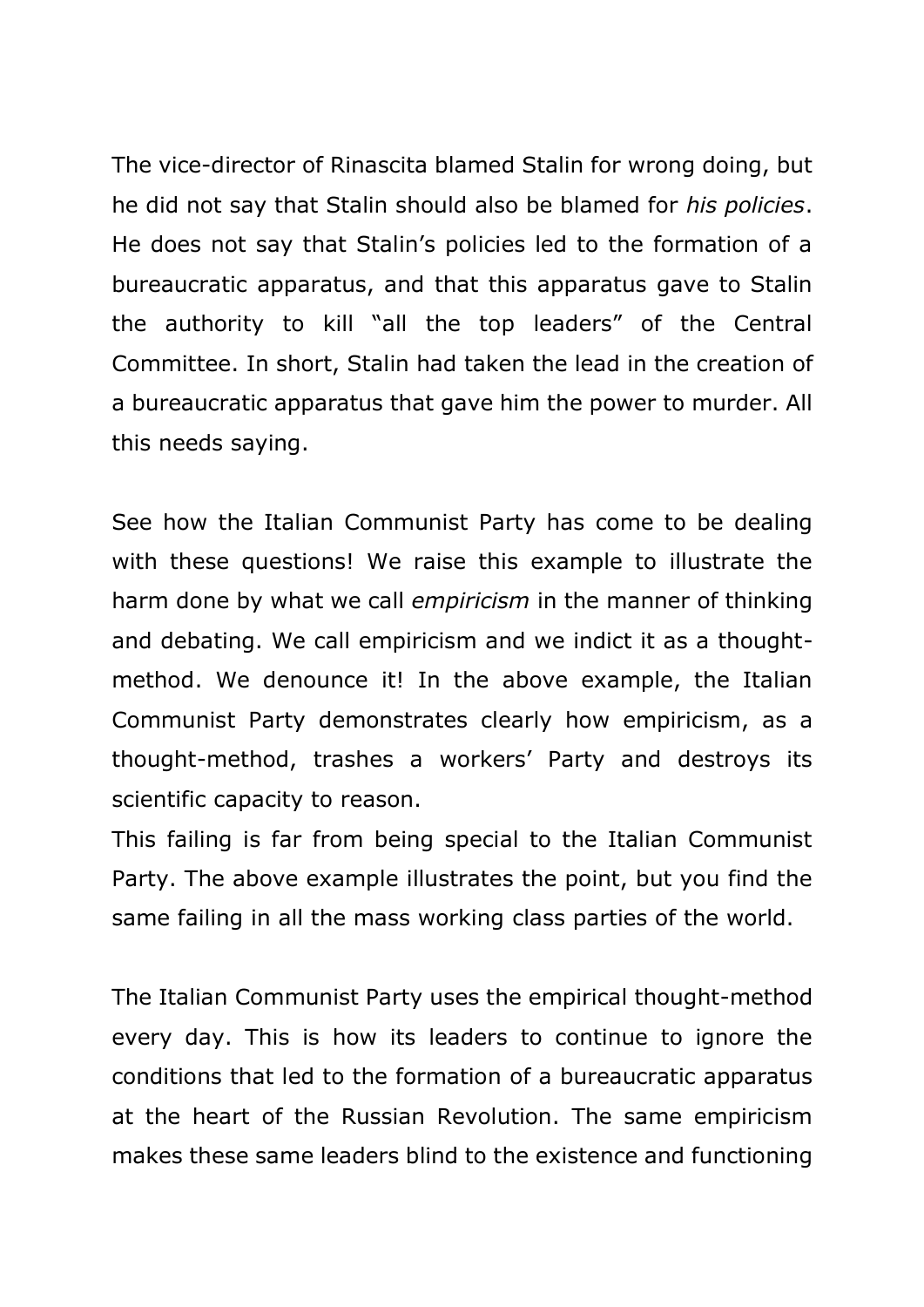of a bureaucratic apparatus inside their own Party. These are all essential conclusions for the Labour Party.

# **Stalin arose from a bureaucratic apparatus, not from Lenin or from the Revolution:**

In the above examples, the Italian Communist Party gave as much weight to Reichlin (who justifies Trotsky) as to those who justify Stalin. This said, it remains remarkable that the question of Stalin having killed "all the top leaders of the Central Committee" is at last being admitted by a Communist Party! The world's Communist parties have kept so silent about this, and for so many decades, that you would think it never happened. Look at the empirical way in which this disclosure surfaces suddenly, incidentally and around some debate about "Lenin's policy of alliance with the peasants". Wanton empiricism! See how the absence of principled leadership and of scientific method lets empiricism incapacitate a workers' Party.

The Posadists use this example to show what empiricism is and how it works. They call for this kind of example to be studied in the workers' parties of the world. This will raise the consciousness of the international working class. The Posadists insist in having workers' parties like the Labour Party discussing this matter, to discard firmly the notion that it was Leninism, Lenin or the Soviet Workers State that led to a Stalin. Nothing of the sort! As a function, Stalin arose from an apparatus. Not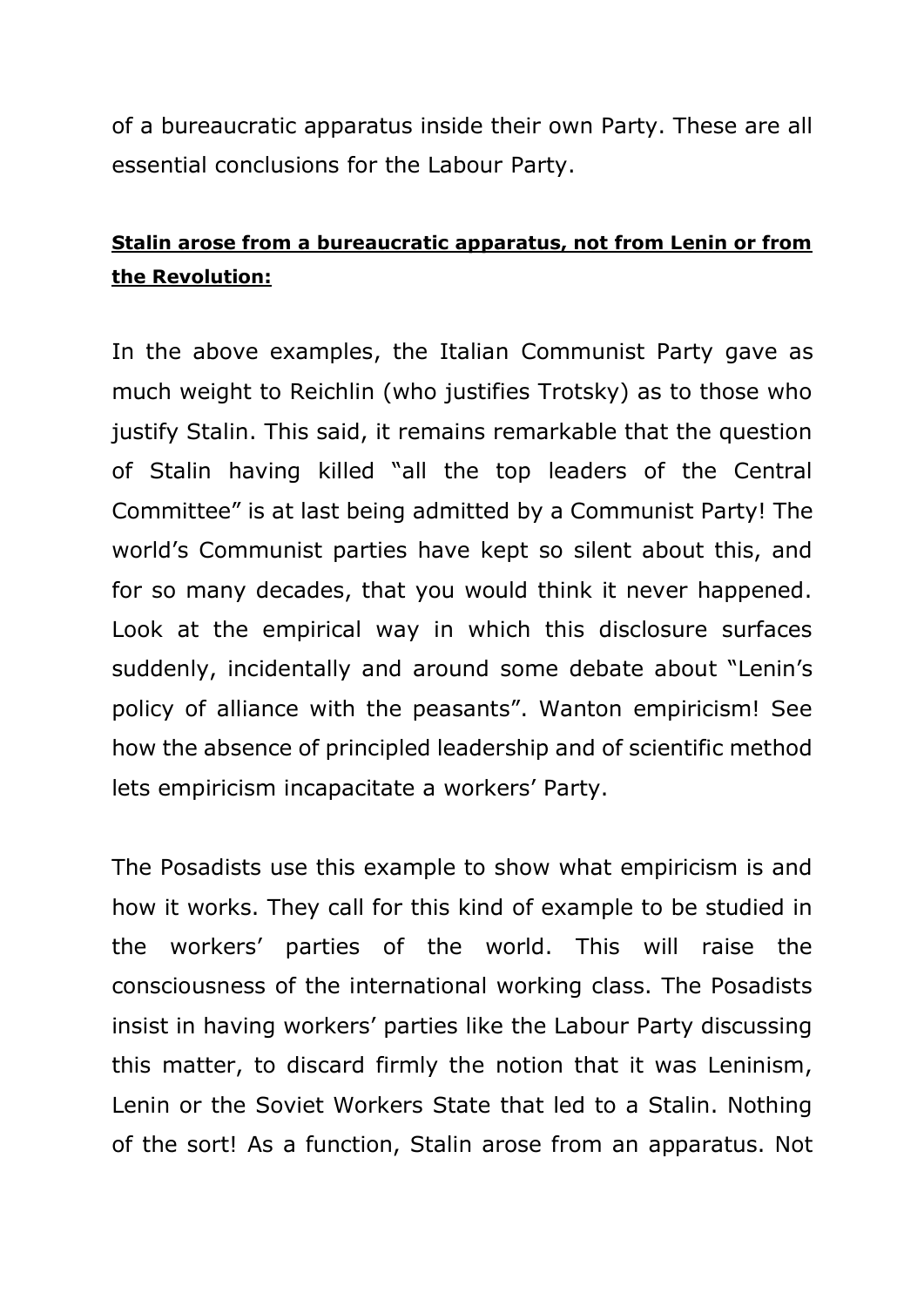from the Revolution and not from the Soviet Workers State.

The more the Italian Communist Party refuses to handle the concept of bureaucracy, the less it understands its own Communist Party functioning, and history itself. A workers' Party that disdains scientific preparation can only become muddled and ineffectual. It is logical. Such a Party can only fall prey to the manipulations of the bourgeois class. The Spanish Communist Party acts in a similar way. It is now closer to capitalist positions than to anti-capitalist ones. If the Communist parties continue to exist, it is due to the continued existence of the Workers States. Meanwhile, the Communist base in the working class does not let the Communist leaders throw-in the towel.

#### **The broad masses support the Workers States:**

In the major European capitalist countries, hundreds of thousands take regularly to the streets against the Yankee missiles and capitalism. There have been huge anti-war mobilisations in Belgium and in capitalist Germany. In France, 40,000 protested against the stationing of Yankee missiles in Europe. In Belgium, the anti-war movements mobilised 60,000. The crowds who take part do not condemn the Soviet Union. They recognise that the Soviet Union is under attack and defends itself. Considering the constant flood of anti-Soviet propaganda, this shows a fair depth of understanding. It shows the elevated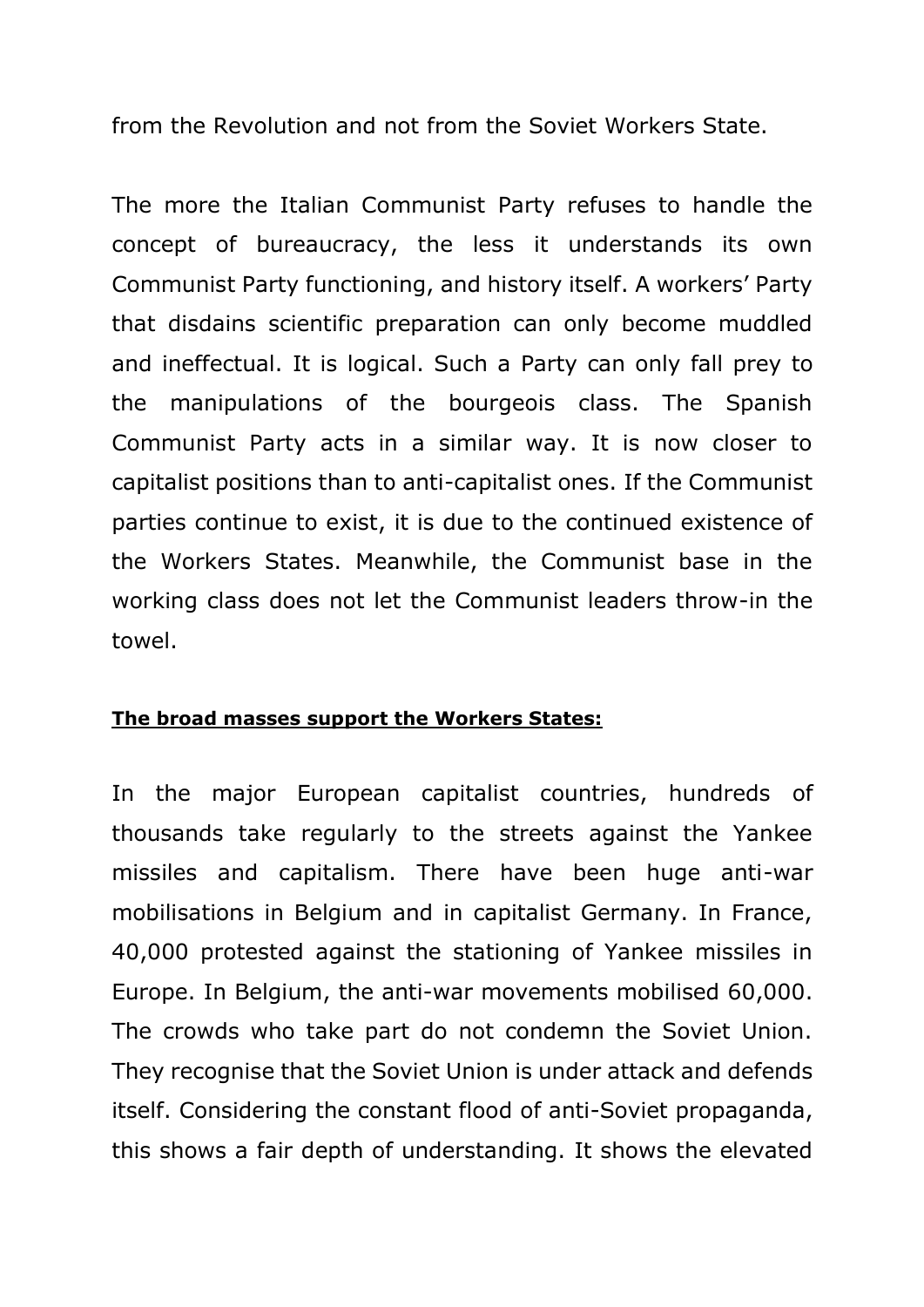social and political intelligence of the masses.

This high level of consciousness is not reflected in the Socialist parties. In Spain, the Socialist Party acts like an ally of the monarchy and of the bourgeois government<sup>25</sup>. It connives with the repression of workers and Communists. In a similar way, the leadership of the French Socialist Party clings to the coattails of the French bourgeoisie. Although there is a difference here, because the Socialist leadership in France keeps some links with the Workers States. It does not wish to be seen by the world, and even less in France, as completely opposed to social progress. Besides, there are important left Socialists currents in France that support the Soviet Union. They reflect something of the pro-Workers State sentiment that exists in France and throughout Europe.

Where the European bourgeoisies accept the deployment of the Yankee missiles on their soil, they present this as reasonable. 'No, we do not wish to attack the Soviet Union' they say, and 'we are not expecting any Soviet invasion'. 'All we want is to defend the country'. According to them, the missiles are for 'defence'. In the European official reports, you see nothing about Europe preparing against any Russian threat. You don't hear comments on those lines from the North American officials either. They hide

<sup>&</sup>lt;sup>25</sup> On 1 March 1979, there were Legislative and Senatorial elections in Spain, the first elections as demanded by the 1978 Constitution. The UDC (Conservatives) won, but they had to form a minority government. Their leader, Adolfo Suarez, made an alliance with Fraga of the right-wing 'Democratic Coalition' (CD). In the Legislatives, the UDC had won 168 MPs, the Socialist Party (PSOE) 121, the Communist Party 23 and the CD 9. In the Senate: UDC: 119 seats, PSOE: 70, CD: 3. Basques: 8.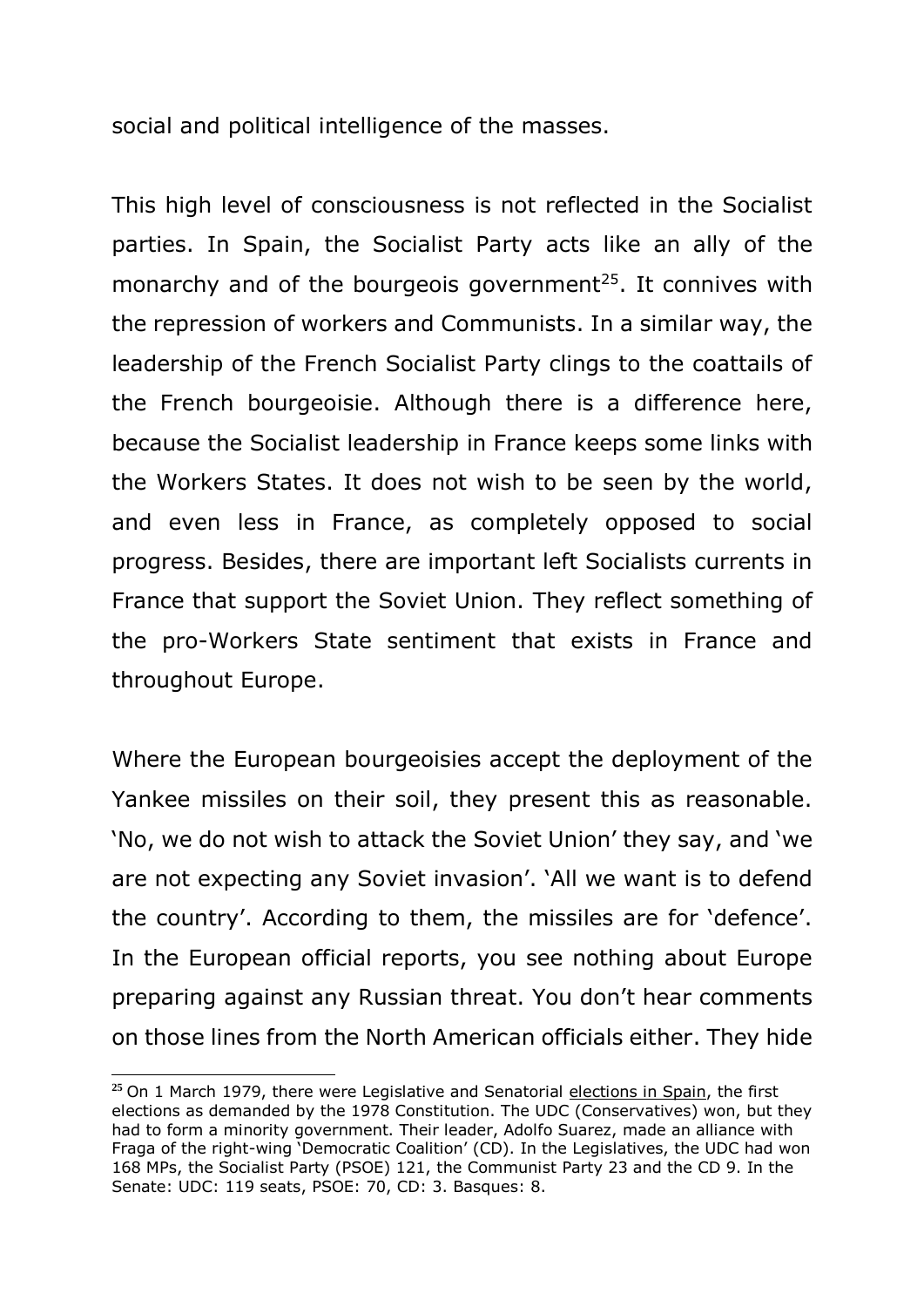what they truly intend. They make banal and emollient statements to deploy their weapons. Not fooled, the masses reject the Yankee missiles and support the Soviet Union.

In Europe, the anti-war demonstrations express the maturity of the masses of the world, not just of Europe. These demonstrations also indicate the imminence of war. Alongside the mass movements and mobilisations against the atomic weapon, you do not see any mass demonstration against the Workers States. All the anti-war demonstrations are against US imperialism. Not a single movement mobilises mass support against the Soviet Union. The capitalists, the right-wing petit bourgeois and the right-wing Social Democrats try to do it now and then, but the masses do not join them.

The rejection of the North American missiles on the part of the masses of Europe - and indeed elsewhere - is a way of supporting the Workers States. Those who reject the Yankee missiles are essentially the masses of the world. The masses know that the Yankee missiles aim at smashing human life and social progress, and that the Soviets encourage human progress. Even where they intervene militarily, the Soviets impel human progress<sup>26</sup>. To shore themselves up socially, the European governments wish to appear sedate and progressive in front of the petit bourgeoisie. Behind this mask however, they can hardly conceal

 $26As$  we said elsewhere, the Soviet troops entered Afghanistan 2 days before this text. The author is manifestly referring to this. Editorial note, June 2017.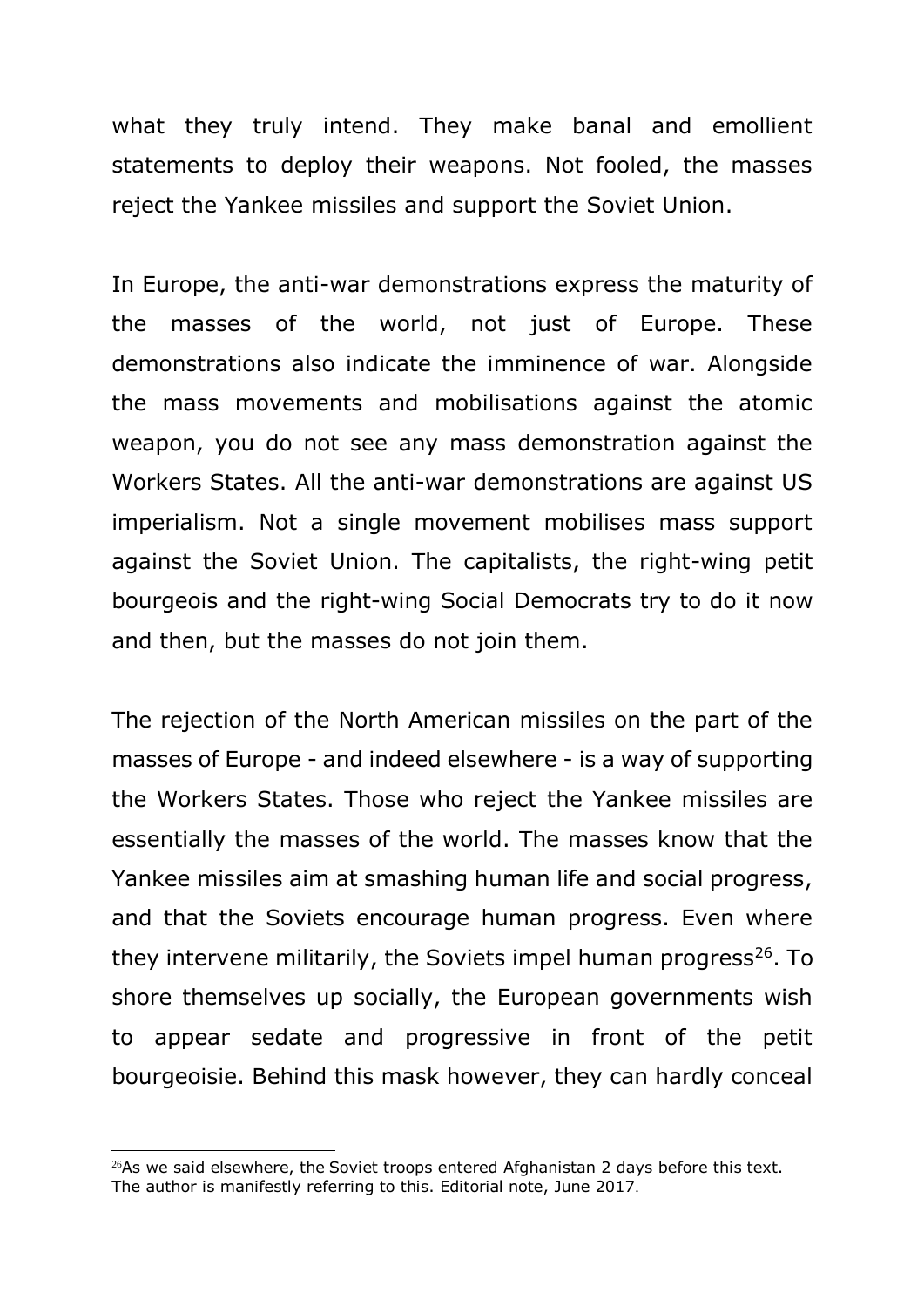their hatred of the Workers States. The various Socialist leaderships tend to go along with them, and some even act in the same way.

#### **Organise the Left in the Labour Party:**

In Britain, the proletariat, the intellectuals and the progressive petit bourgeois vanguard observe that the Soviet Union does not impose its missiles on Europe, but that US imperialism does. To be bolder on their own socialist road, the progressive masses of Britain and the Labour left would need to see the working class in charge of the Workers States. And not the bureaucracy. These progressive masses need to see clearer examples of superiority in the social organisation of the Workers States.

It is our task and that of the Labour left to analyse and explain that one needs not be entirely detained by this. It is the task of the Labour left to assist, without waiting for examples from the Workers States, in the creation of better means to foster a political life in the Labour Party.

It is also our task and that of the Labour left to draw conclusions from the revolutionary processes of the world. Nicaragua, El Salvador, the fall of the Shah of Iran are examples. The Labour Party needs to elevate its capacity to analyse, draw conclusions and elaborate programmes of social transformation.